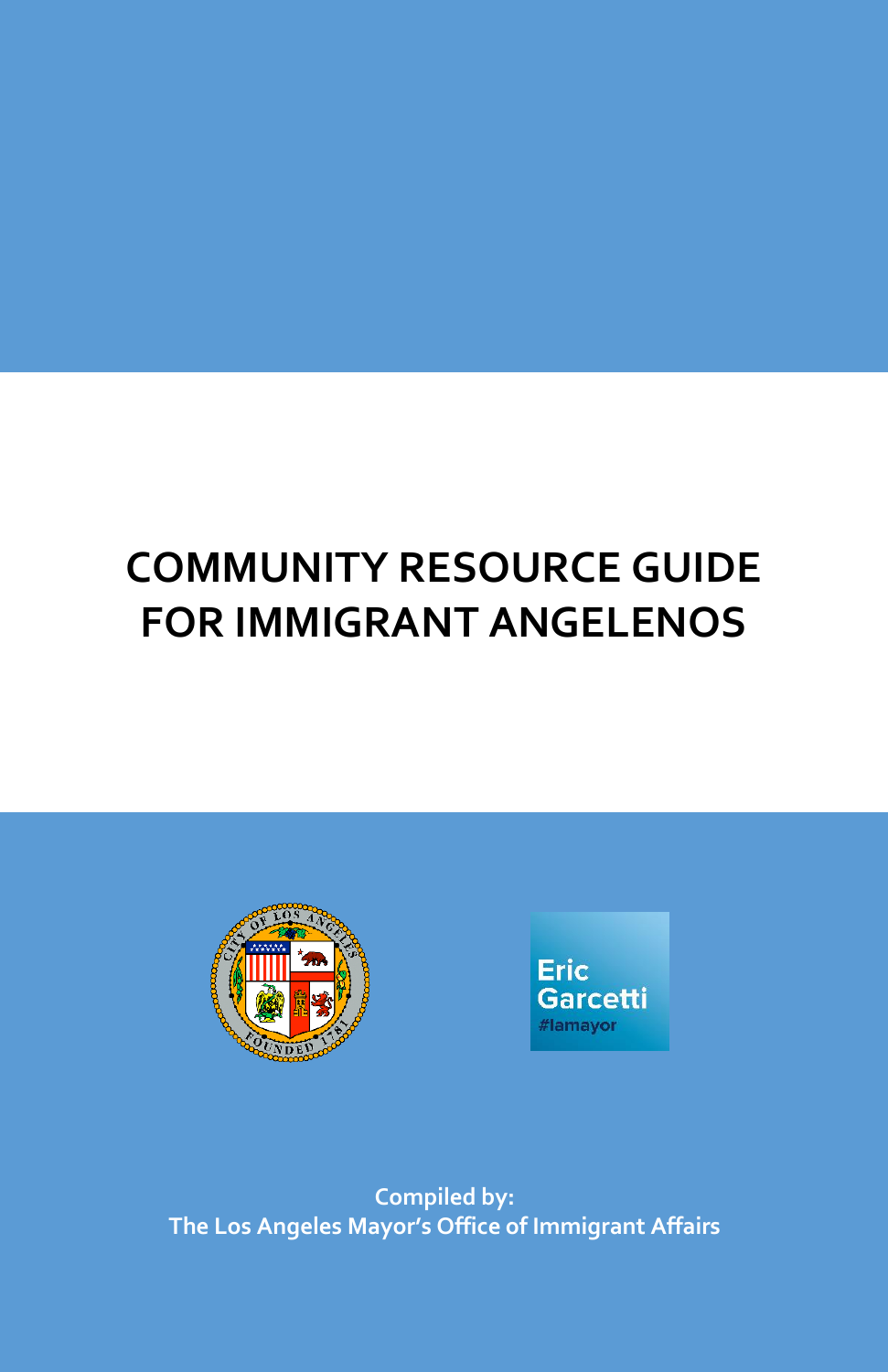## **TABLE OF CONTENTS**

- I. BACKGROUND
- II. KNOW YOUR RIGHTS
- III. DEFERRED ACTION FOR CHILDHOOD ARRIVALS (DACA)
- IV. REFUGEES
- V. LEGAL SERVICE PROVIDERS
- VI. WORKPLACE & SCHOOL SAFETY
- VII. NOTARIO FRAUD
- VIII. VICTIMS OF DOMESTIC VIOLENCE
	- IX. IMPORTANT NUMBERS/HOTLINES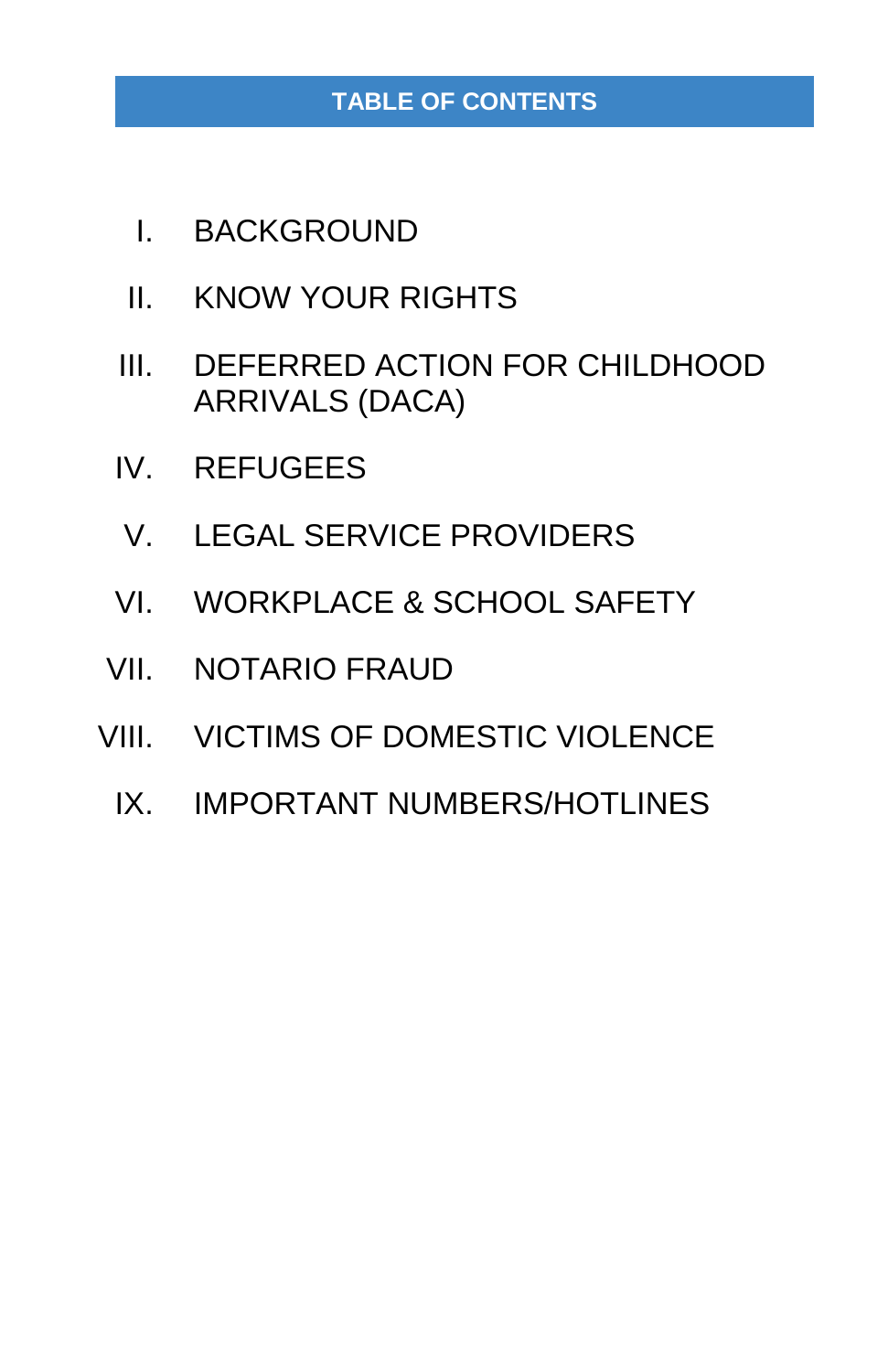The Los Angeles Mayor's Office of Immigrant Affairs has compiled this comprehensive resource guide to provide Angelenos with important information about support and assistance that is available to them across a variety of issues. We've sourced this information from trusted community partners and immigrant rights advocates, and compiled it into a single guide that can be shared and distributed widely.

**Los Angeles will continue to be a city that welcomes immigrants — no matter where you're from, who you love, or how you worship.**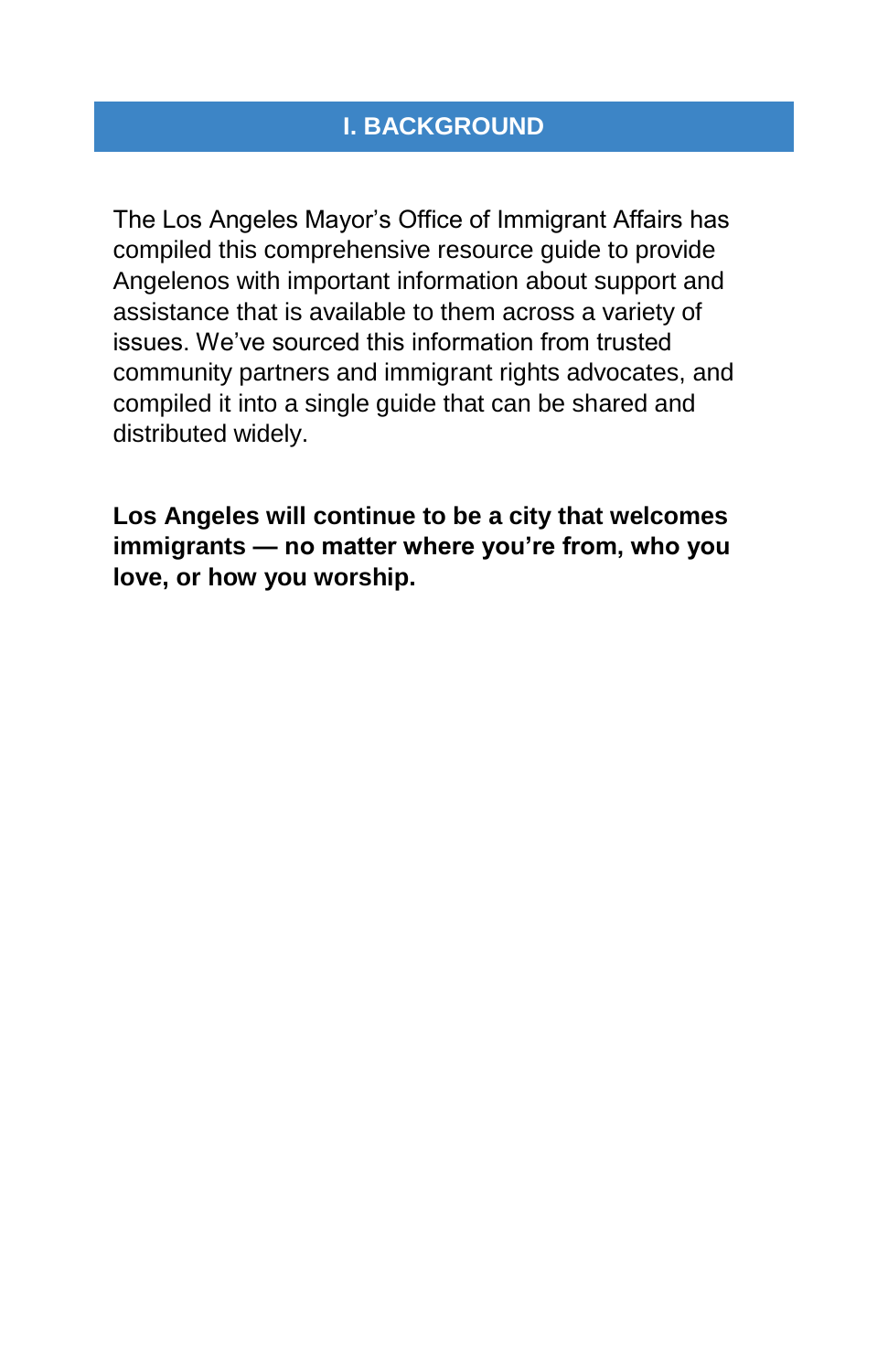The United States Constitution guarantees certain rights for every person living in the United States, whether immigrant or native-born citizen, documented or undocumented. Today more than ever, it is important to know and assert your rights.

## **Right to Remain Silent**

Everyone has the right to remain silent. You can plead the 5th Amendment and choose not to speak. You don't have to answer any questions or disclose any information regarding where you were born or how you entered the United States. Anything you say to federal immigration enforcement officials can be used against you — so be aware that you can exercise your 5th Amendment rights.

## **Don't Open Your Door**

You may talk with an Immigration and Customs Enforcement (ICE) officer without having to open your door. In some cases, ICE agents may identify themselves as police officers. You are encouraged to look through a window or peephole or ask them to identify themselves without opening the door. They are not allowed to enter your home unless you invite them in or they have a warrant signed by a judge. You may ask them to hold the warrant up against a window or slide it under the door. To ensure the validity of the warrant, make sure that it includes your correct name and address.

#### **Private Spaces**

ICE is not allowed in other private spaces **—** such as the doctor's office **—** without a warrant. Staff members are able to deny ICE permission to enter these private areas if they don't have a warrant or if the warrant is invalid.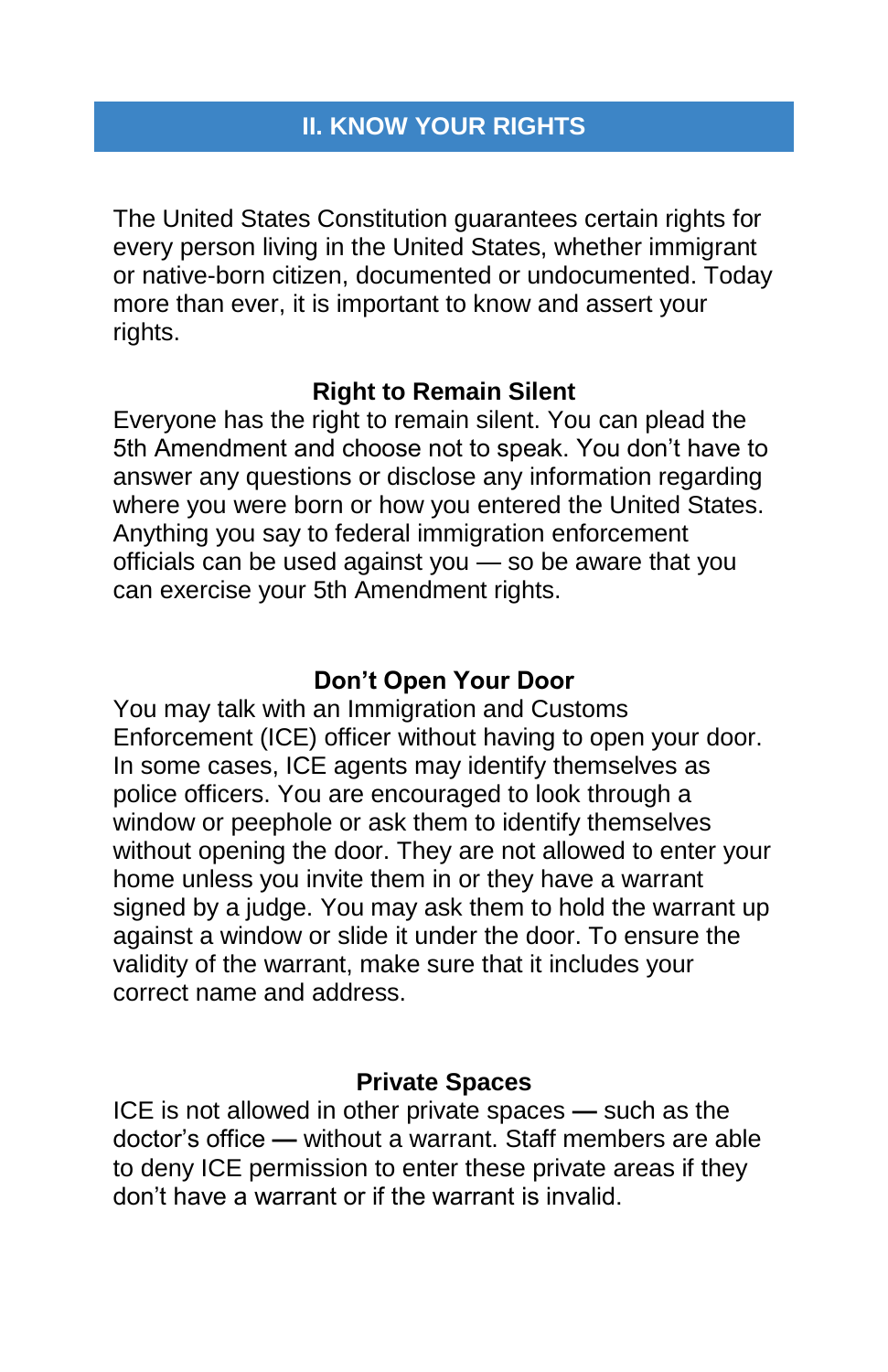**Speak to a Lawyer Before Signing or Speaking** The language used on legal documents may be confusing or hard to understand **—** so do not sign anything if you are not certain about what it means. Always speak to an attorney before signing anything given to you by ICE. If questioned by an immigration officer, simply ask to speak to a lawyer. If the questioning continues, repeat your request to speak with a lawyer.

## **You Have the Right to a Lawyer and a Hearing**

You may have a lawyer by your side if ICE or other law enforcement officers begin to question you. If you are arrested for a crime, you have the right to a lawyer **—** and should ask for one immediately. If you are detained by ICE, you have the right to speak with an attorney. You also have a right to a court hearing and for a judge to review your case. While a judge reviews your case, you can remain in the United States until a final decision is made.

#### **Record All Information**

If possible, take pictures and record any encounters with federal immigration enforcement officials. Try to take note of all names, badge numbers, time, location, and exactly what happened. You can use this information in your defense.

#### **Defend Yourself**

Make sure to have a trustworthy attorney on hand to help explore all your options when fighting your case. You may be eligible for bail or there may be forms of immigration relief that you are not aware of.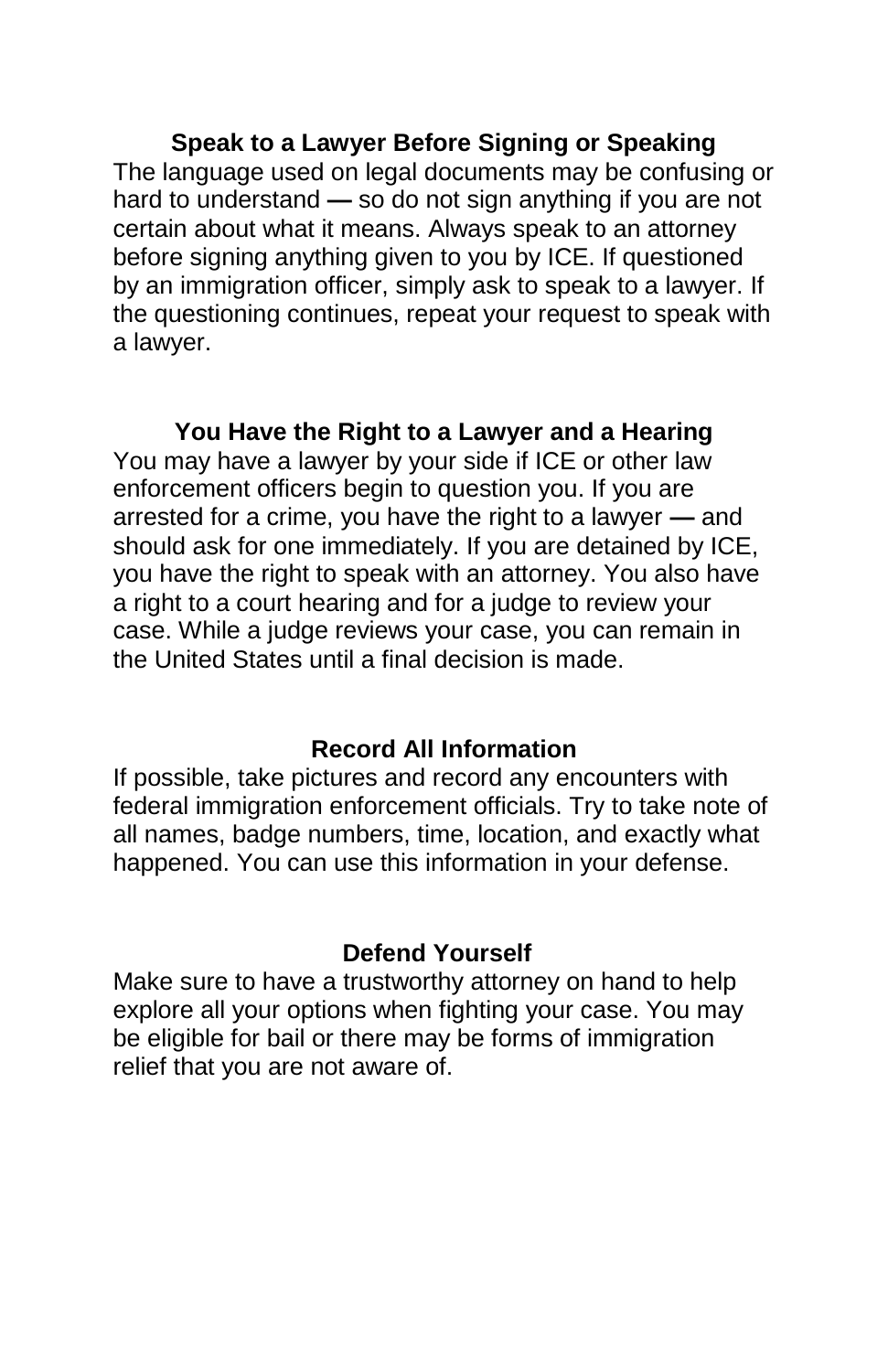## **Red Cards**

The Immigrant Legal Resource Center (ILRC) has created Red Cards to help our communities assert their constitutional rights in encounters with federal immigration enforcement officials.

| <b>Usted tiene derechos constitucionales:</b><br>. NO ABRA LA PUERTA SI UN AGENTE DEL SERVICIO DE<br><b>INMIGRACION ESTA TOCANDO A LA PUERTA.</b>                                                                                                                                                                                                                                                                                                                           | I do not wish to speak with you, answer your questions, or<br>sign or hand you any documents based on my 5th Amendment<br>rights under the United States Constitution.                                                                                                                                                                                                                                                                                                   |
|-----------------------------------------------------------------------------------------------------------------------------------------------------------------------------------------------------------------------------------------------------------------------------------------------------------------------------------------------------------------------------------------------------------------------------------------------------------------------------|--------------------------------------------------------------------------------------------------------------------------------------------------------------------------------------------------------------------------------------------------------------------------------------------------------------------------------------------------------------------------------------------------------------------------------------------------------------------------|
| · NO CONTESTE NINGUNA PREGUNTA DEL AGENTE<br>DEL SERVICIO DE INMIGRACION SI EL TRATA DE HABLAR<br>CON USTED. Usted tiene derecho a mantenerse callado. No tiene<br>que dar su nombre al agente. Si está en el trabajo, pregunte al agente<br>si está libre para salir y si el agente dice que sí, váyase. Usted tiene<br>derecho de hablar con un abogado.<br>. NO FIRME NADA SIN HABLAR CON UN ABOGADO.<br><b>. ENTREGUE ESTA TARJETA AL AGENTE. NO ABRA LA</b><br>PUERTA. | I do not give you permission to enter my home based on my<br>4th Amendment rights under the United States Constitution<br>unless you have a warrant to enter, signed by a judge or<br>magistrate with my name on it that you slide under the door.<br>I do not give you permission to search any of my belongings<br>based on my 4th Amendment rights.<br>I choose to exercise my constitutional rights.<br>These cards are available to citizens and noncitizens alike. |

When interrogated by federal immigration officials, you have the right to stay silent. Hand the Red Card to the officer and remember that you do not have to answer any questions.

Organizations and individuals may request these cards for distribution by contacting redcards@ilrc.org. Include your name, organization's name, address, and the number of cards you would like. The cards are also available at the offices of some of our partner organizations.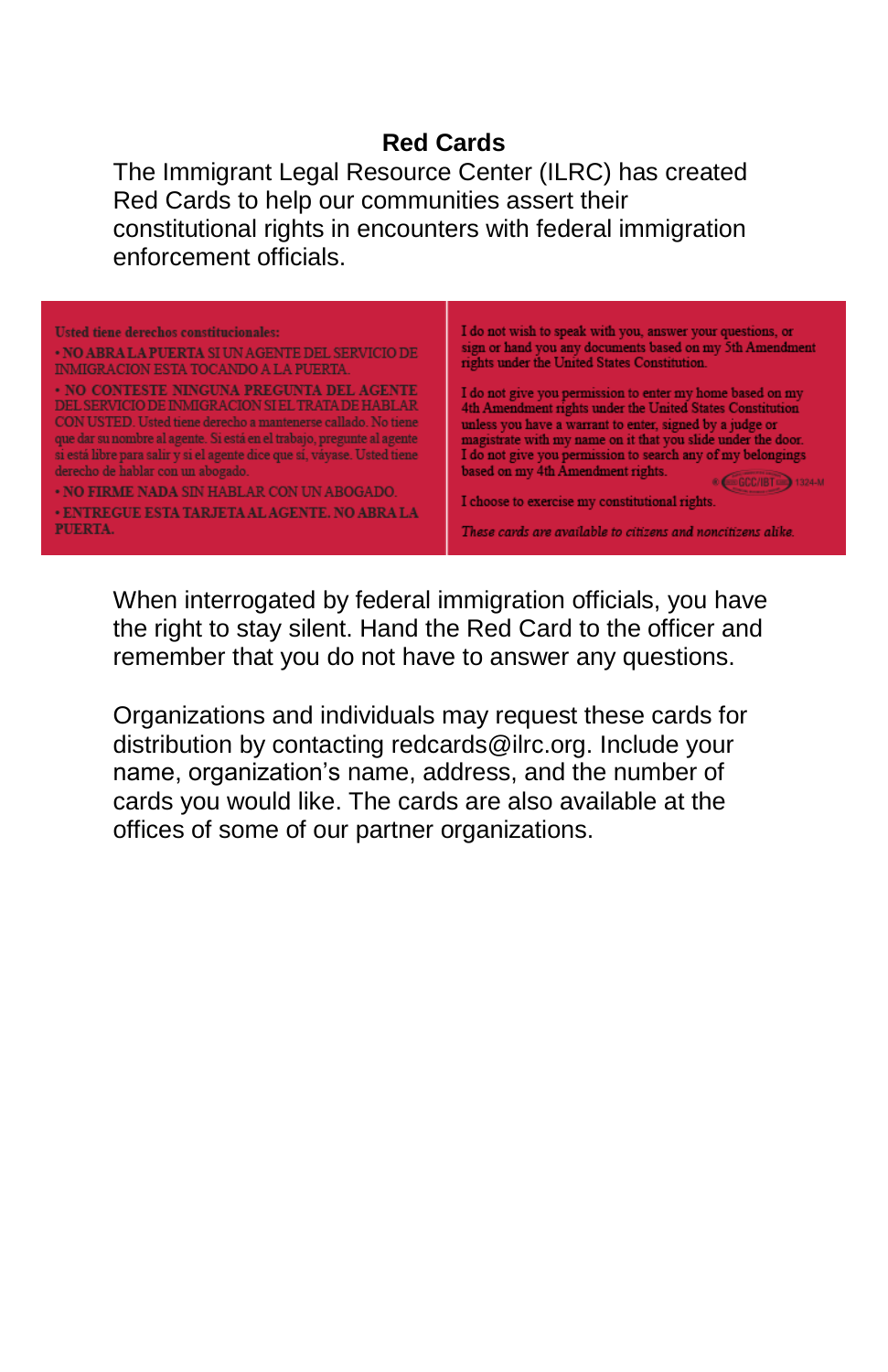## **Make a Plan**

It's important to always have a plan and prepare for any possible situation. Please consider taking the following steps:

- Memorize all important phone numbers in case you or a loved one is detained. The numbers of parents, friends, close relatives and an immigration attorney should all be memorized in case of an emergency.
- Identify someone you can trust to take on the responsibility of taking care of your children in case of an emergency. List the person as an emergency contact at your child's school.
- If you are responsible for taking care of children or elders, try to have alternate caregivers available in case you are detained.
	- o **Bet Tzedek** helps community members complete Caregiver Affidavits, GC-211 forms, and other documents to give legal guardianship to individuals that you and your family trust to take care of your children. *http://www.bettzedek.org/*
- Try to keep important legal documents **—** including immigration documents and birth certificates **—** in a safe, accessible place for family members to have in case of an emergency.
- Tell your relatives and friends where to find you in case you are detained. Ask them to look you up under the ICE detainee locator:

*https://locator.ice.gov/odls/homePage.do*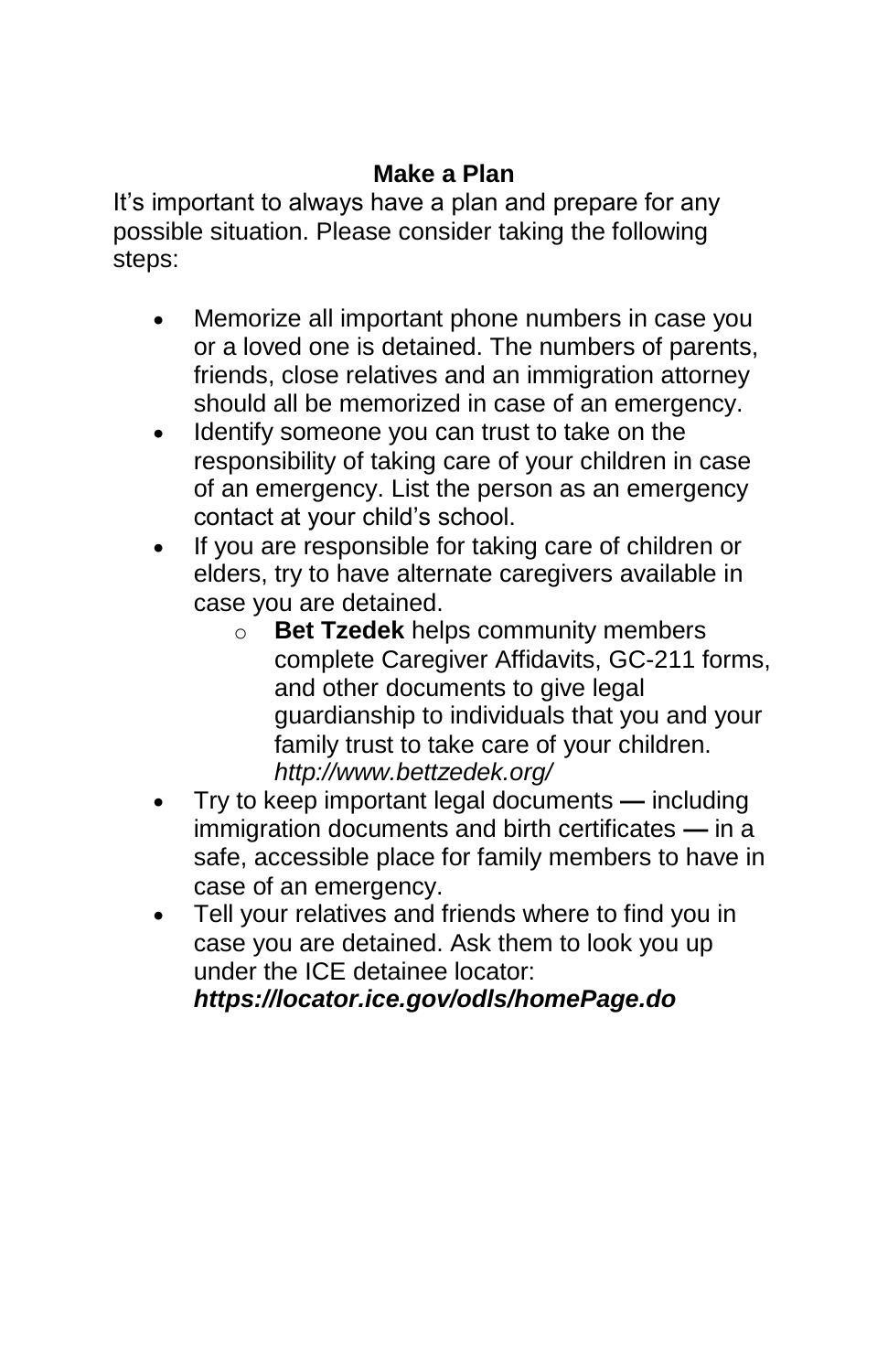## **III. DEFERRED ACTION FOR CHILDHOOD ARRIVALS (DACA)**

#### **Deferred Action for Childhood Arrivals**

On June 15, 2012, President Obama established a new program, Deferred Action for Childhood Arrivals (DACA), which offers temporary protection to undocumented immigrants who came to the U.S. before the age of 16, have no lawful status, and also meet other requirements. DACA is renewable and gives recipients certain benefits, such as protection from deportation, social security, and an employment authorization document (EAD card). Hundreds of thousands have benefited from this program, though the program's future is uncertain under the Trump Administration. We want to make sure that Angelenos are well-informed and equipped with the right resources to help make thoughtful decisions moving forward.

**First-Time DACA Applicants & DACA Renewals** Due to the uncertainty of the DACA program's future, we are encouraging those that are DACA-eligible to read up on the potential risks and benefits of applying for the first time, or renewing DACA status. To help guide your choice, we've collected a number of resources from community partners on our StepForward LA website.

Since DACA's introduction in 2012, the decision of whether to apply for DACA has always been a personal choice, leaving individuals to weigh the benefits and risks before applying. We encourage all Angelenos who are thinking of applying or renewing to read up on these benefits and risks on Step Forward LA:

*http://stepforward.lacity.org/post\_election\_resources*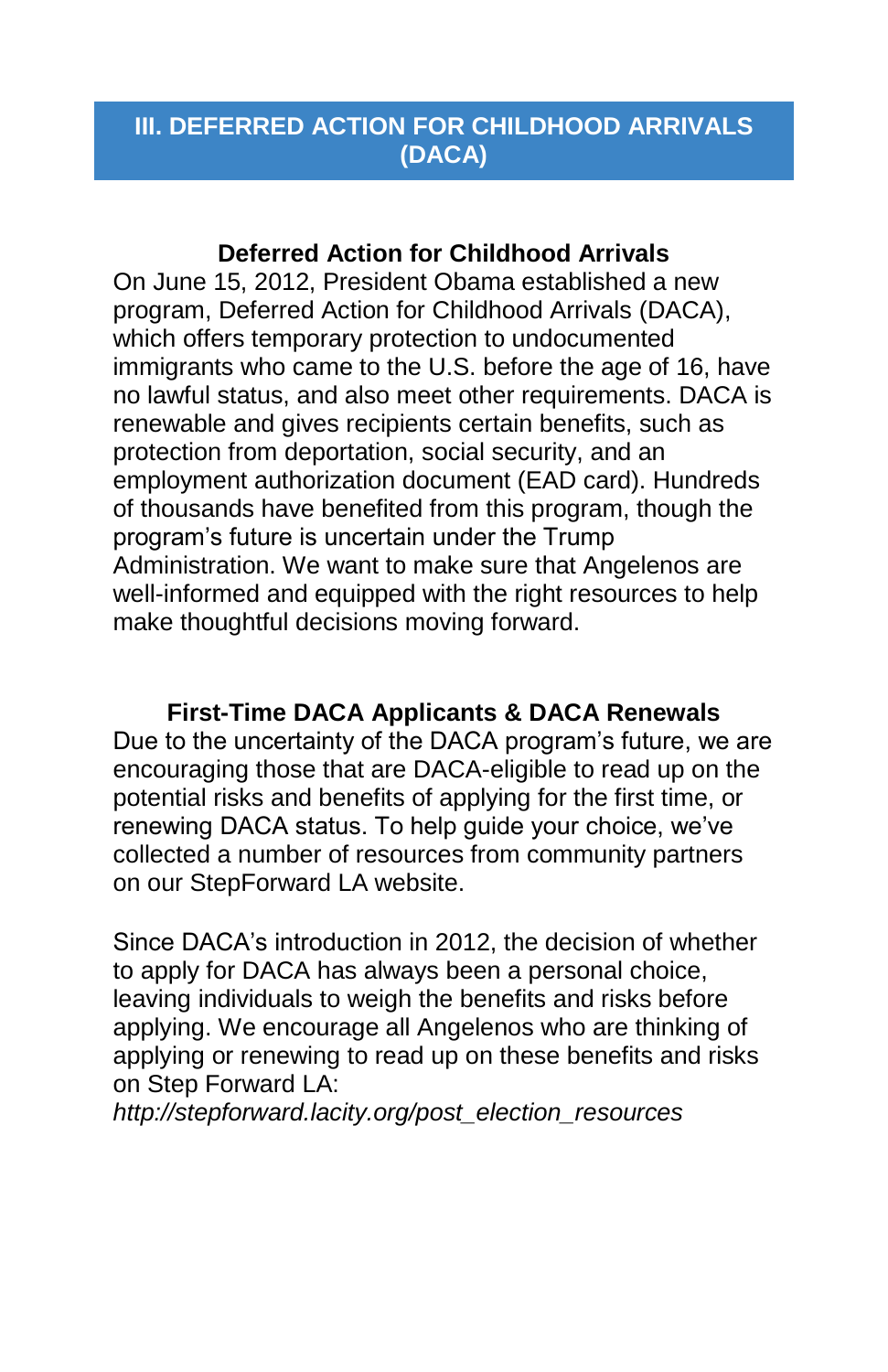#### **DACA Application - Process and Fees**

If you've decided to apply for DACA after reading up on the risks and benefits, you can submit your first-time application or renewal online through the U.S. Citizenship and Immigration Services website. Please note that the filing fee for DACA increased from \$465 to \$495 on December 23, 2016 for both first-time and renewal applicants. *https://www.uscis.gov/humanitarian/consideration-deferredaction-childhood-arrivals-daca*

#### **Use of Information**

There has been a lot of fear among immigrant communities due to the fact that that the President can use the information provided to the Department of Homeland Security (DHS) for DACA as a means of targeting individuals for deportation. Immigration programs, such as DACA, have never been used for mass deportation. Deporting the hundreds of thousands of DACA recipients would be extremely costly and would require a large deportation task force. As of now, there is uncertainty as to what the President's administration plans to do with the information and DACA itself. We will continue to work with our partner organizations to make sure that our immigrant communities are well-informed and protected.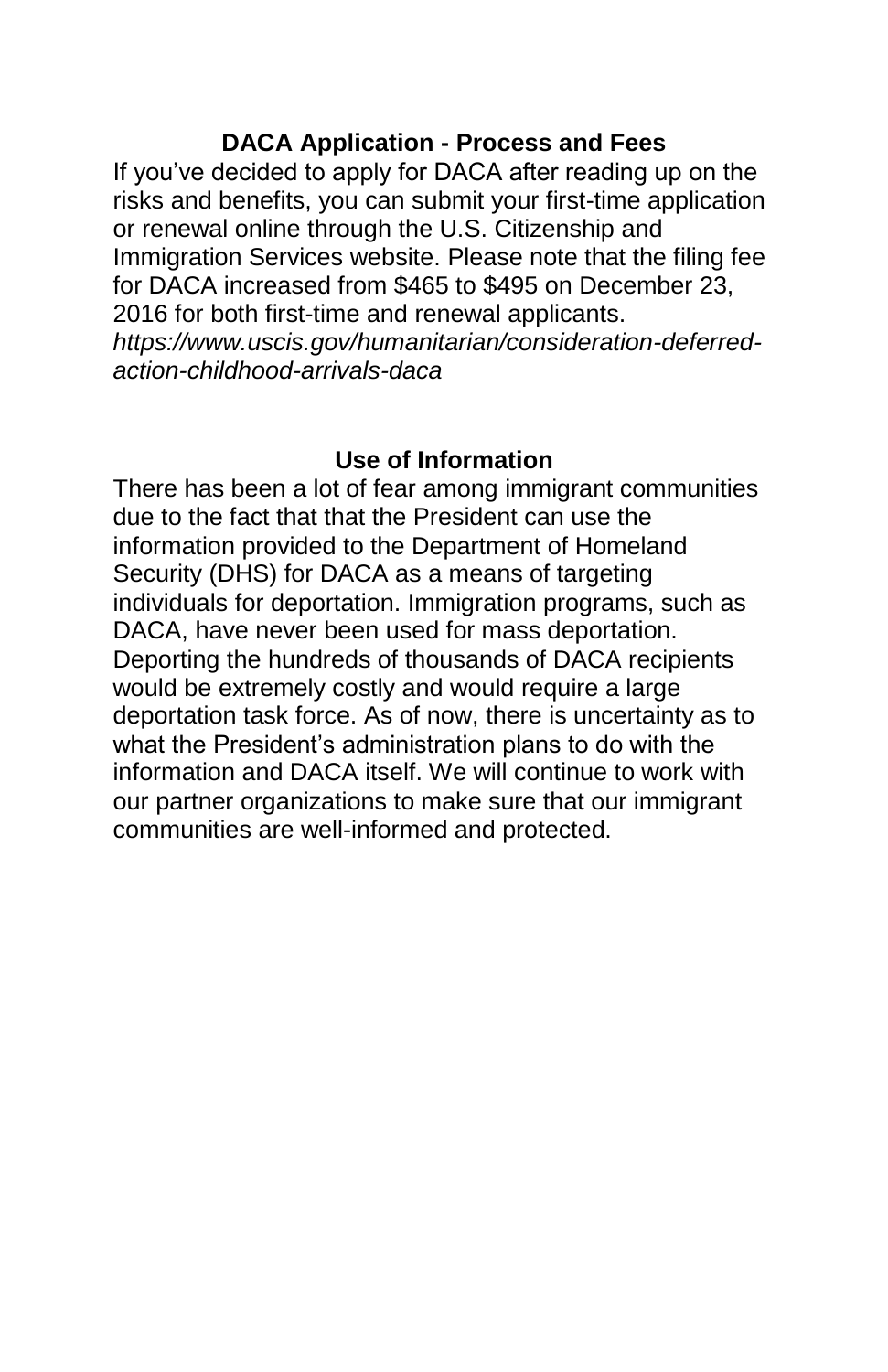## **Advanced Parole**

Advanced parole is a permission granted by the DHS that gives undocumented individuals the ability to travel outside the U.S. and re-enter legally. Advanced parole is granted to individuals who are traveling abroad for humanitarian purposes, such as to visit a relative who is sick, or for employment purposes.

We encourage Angelenos to be well-informed on the risks of applying for and utilizing advanced parole. Emergency advance parole can be helpful in certain cases. The criteria for receiving an expedited advance parole would be severe financial loss, family emergency, and humanitarian reasons. This is an opportunity that can help individuals travel and adjust their immigration status under Act 245(a).

It is important to note that re-entry to the U.S. is not guaranteed with advanced parole. Parole and other documentation must be presented upon returning and it is up to the discretion of the officer at hand to accept your reentry.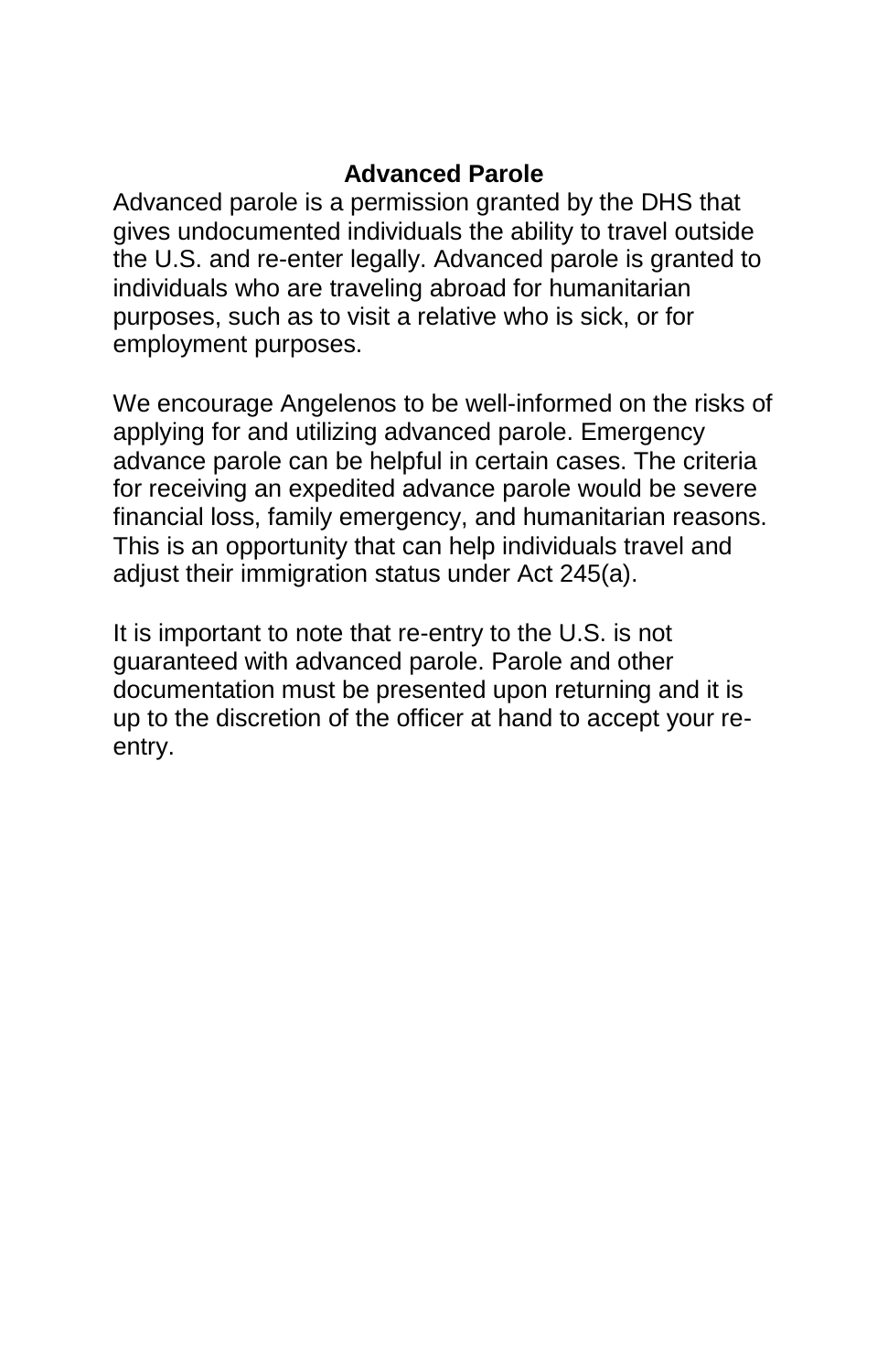## **IV. REFUGEES**

Los Angeles prides itself as a welcoming city and a city of second chances. We will continue to embrace and welcome those escaping turmoil and violence in their home countries for a better life in the City of Angels. Los Angeles is home to a number of community organizations supporting refugees, asylees, and asylum seekers in their path to a better life. If you are in need of assistance or support, please reach out to the organizations below.

#### **Interfaith Refugee and Immigration Service (IRIS)**:

A community organization in Los Angeles that provides direct support with refugee resettlement and employment and immigration legal services. Visit them at **3621 Brunswick Avenue Los Angeles, CA 90039** or contact them at **(323) 667-0489.**

*http://iris.ladiocese.org/*



**International Rescue Committee - Los Angeles**: A national organization that supports refugees with resettlement, economic empowerment, and community integration. Additionally, the IRC's immigration department provides low-cost assistance in applying for

permanent resident cards, U.S. citizenship, and various other immigration documents. Visit their Los Angeles-area office at **625 N. Maryland Ave Glendale, CA 91206** or contact them at **(818) 550-6220**. *https://www.rescue.org/*



#### **Catholic Charities of Los Angeles**: A

nonprofit agency that provides a range of direct services to immigrants and refugees, including resettlement assistance and immigration

consultation. Visit them at **1530 James M. Wood Blvd., Los Angeles, CA 90015** or contact them at **(213) 251-3411.**  *http://catholiccharitiesla.org/*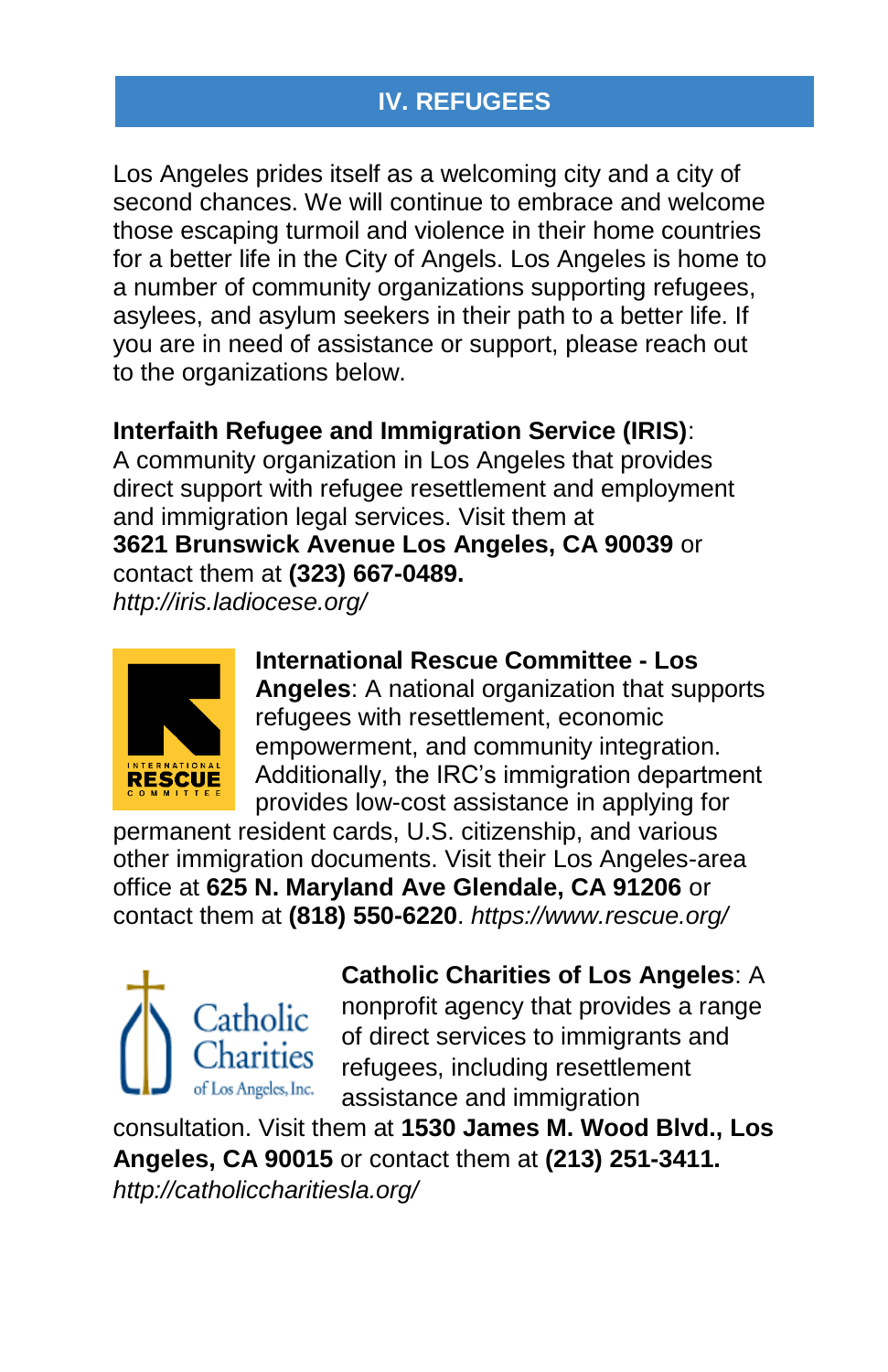## **V. LEGAL SERVICE PROVIDERS**

Besides DACA, there are other forms of administrative immigration relief that may be available to you or your family. Our partner organizations and legal service providers are available to provide you with important resources, services, and information.



**Asian Americans Advancing Justice-LA:** A long time trusted partner of the Mayor's Office and the City of Los Angeles, Asian Americans Advancing Justice

provides services in multiple languages. They offer **FREE** immigration relief eligibility screenings. Visit them at **1145 Wilshire Blvd, Los Angeles, CA 90017** or contact them at **(213) 977-7500**. *http://advancingjustice-la.org*/

**CARECEN:** For over 30 A R E C E N years, CARECEN has served the community and fought for the greater good. They offer low-cost immigration services, including citizenship, DACA, status adjustment, family petitions, Temporary Protected Status (TPS) renewals, and many more. Visit them at **2845 W. 7th St. Los Angeles, CA 90005** or contact them at **(213) 385-7800.** *http://www.carecen-la.org/*



**CHIRLA:** The Coalition for Humane Immigrant Rights of Los Angeles (CHIRLA) is a longtime, trusted partner of our city and has been serving and fighting for Angelenos since 1986. As a nationally recognized organization, they offer low-cost immigration services to the community. Visit them at **2533** 

**W 3rd St, Los Angeles, CA 90057** or contact them at (**213) 353-1333**. *http://www.chirla.org/*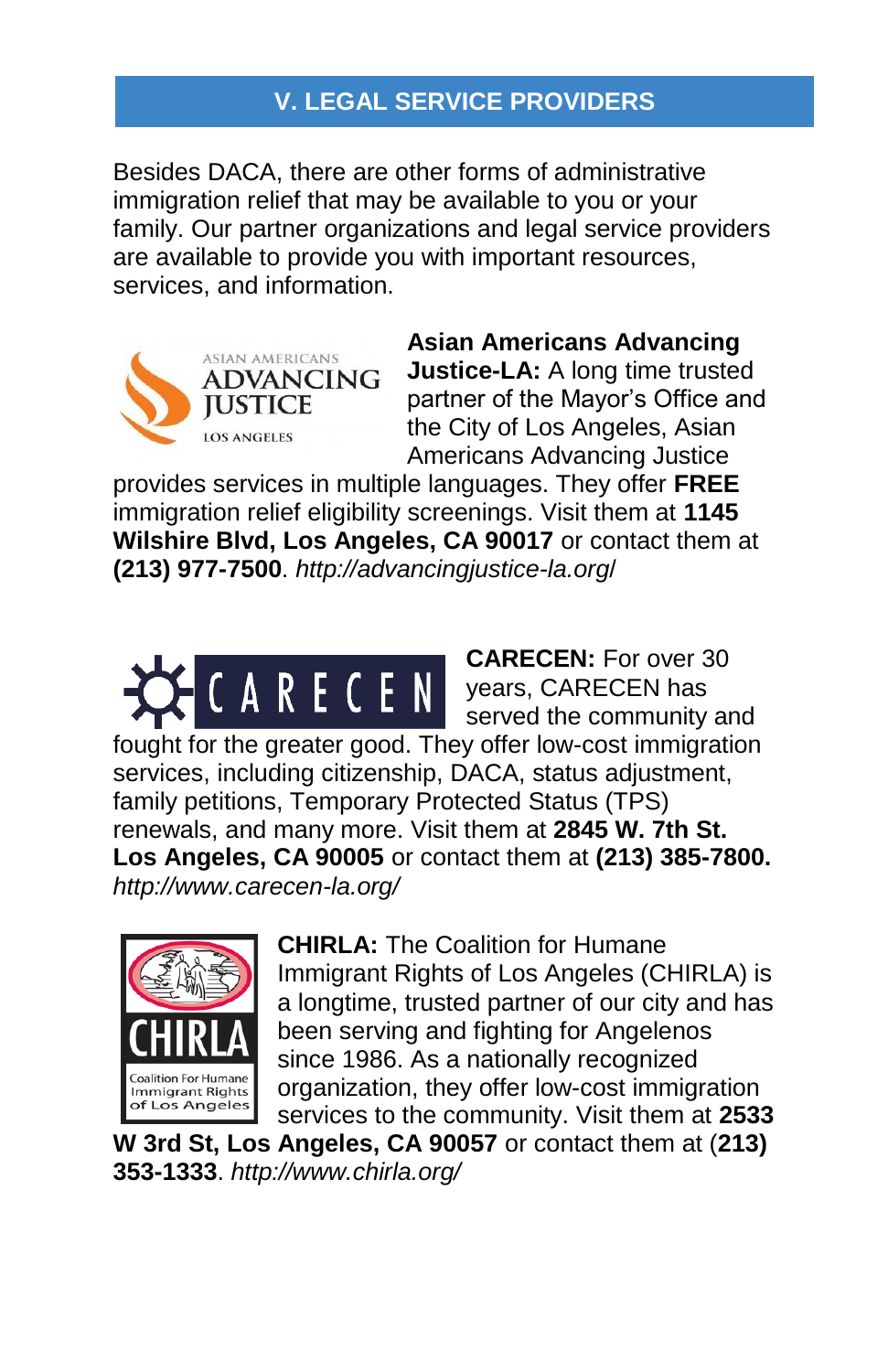

**Immigrant Legal Resource Center (ILRC):** As a leader in immigration law, the ILRC hosts webinars, podcasts, conference calls, and publishes informative toolkits and flyers for public use. Although they do not offer direct legal immigration services, you can be

referred to local services by calling their main line at **(415) 255-9499**. *https://www.ilrc.org/*



**National Immigration Law Center (NILC):** An important and essential partner to our city, NILC serves our immigrant communities by hosting "Know Your Rights" workshops, publishing new

information, and hosting webinars. Visit them at **3450 Wilshire Blvd. #108, Los Angeles, CA 90010** or contact them at **(213) 639-3900**. *https://www.nilc.org/*



**Legal Aid Foundation of Los Angeles (LAFLA):** As a strong asset to our immigrant communities, LAFLA provides immigration help with issues including asylum, refugee status, unaccompanied minors, citizenship, and green cards, to name a few. To obtain more information and request help, contact LAFLA at **(800) 399-4529** or visit one of their Los Angeles locations: (1) **5228 Whittier Blvd. Los** 

**Angeles, CA 90022 (East L.A.)** (2) **7000 S. Broadway Los Angeles, CA 90003 (South L.A.)** LAFLA has several offices throughout L.A. County. To find the nearest office, visit their website at: *https://lafla.org/about-us/locations/.*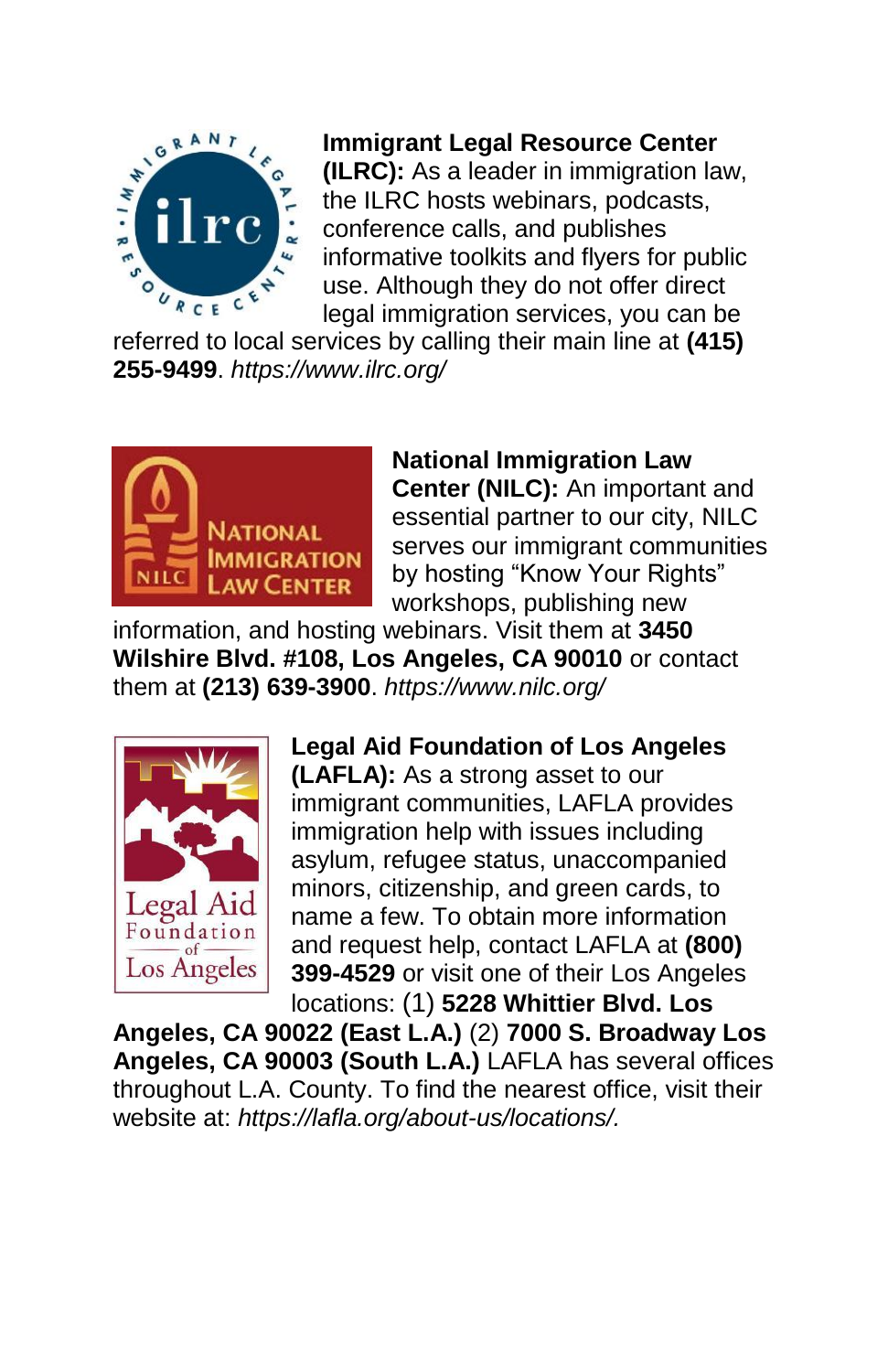

**Bet Tzedek:** For the past 40 years, Bet Tzedek has provided free, comprehensive legal services for low-income individuals and families in Los Angeles, proving that access

to justice makes a difference in people's lives. From humble beginnings as a small group of volunteer attorneys helping Holocaust survivors facing gentrification in the Fairfax District, Bet Tzedek has grown into a public interest law firm with a footprint across Los Angeles County and beyond, with practice area expertise in Elder/Caregiver Law, Employment Rights, Guardianships, Human Trafficking, Health, Holocaust Reparations, Housing, Public Benefits and more. Visit them at **3250 Wilshire Blvd #1300, Los Angeles, CA 90010** or contact them at **(323) 939-0506.**

*http://www.bettzedek.org/*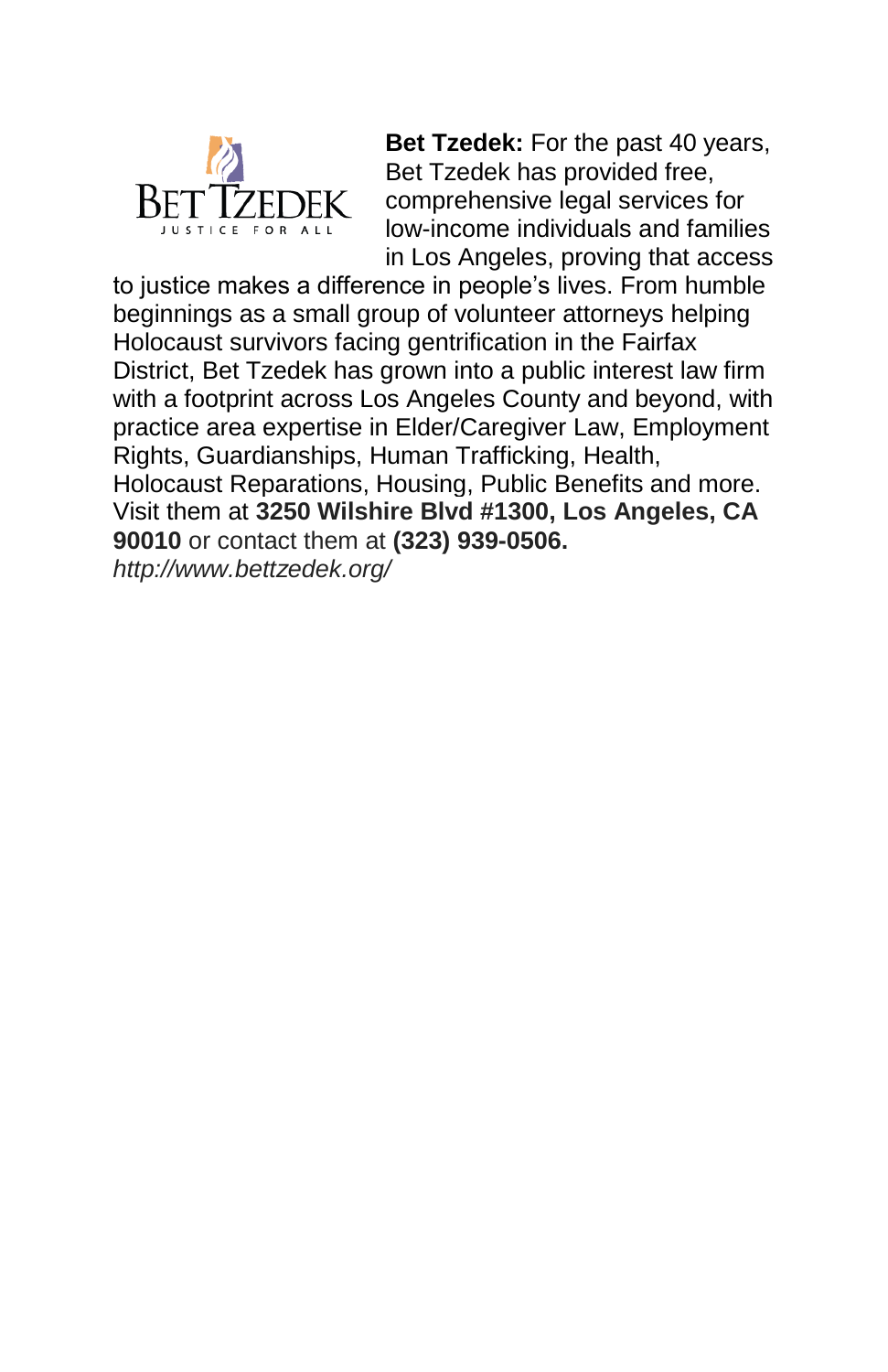## **VI. WORKPLACE AND SCHOOL SAFETY**

#### **Workplace**

ICE officers need a warrant and permission to enter your workplace, whether it's a factory, a store or other work environment. They are not allowed to enter a workplace without prior permission from the owner or manager of the establishment.

However, if your employer grants permission for immigration officers to enter the workplace, they have every right to ask questions regarding your immigration status. Your basic rights still apply here, and should be enforced by all means.

- You have the right to stay silent.
- You have the right to speak to an attorney before answering any questions.
- You do not have to show the officer any immigrant documentation or tell them your immigration status.

If you are part of a labor union, there may be language in your union contract that protects you as a union member. For example, the contract may contain the following provisions:

- The employer won't participate in online verification of an employee's immigration status.
- The employer won't allow ICE officers to enter the workplace without a warrant signed by a judge.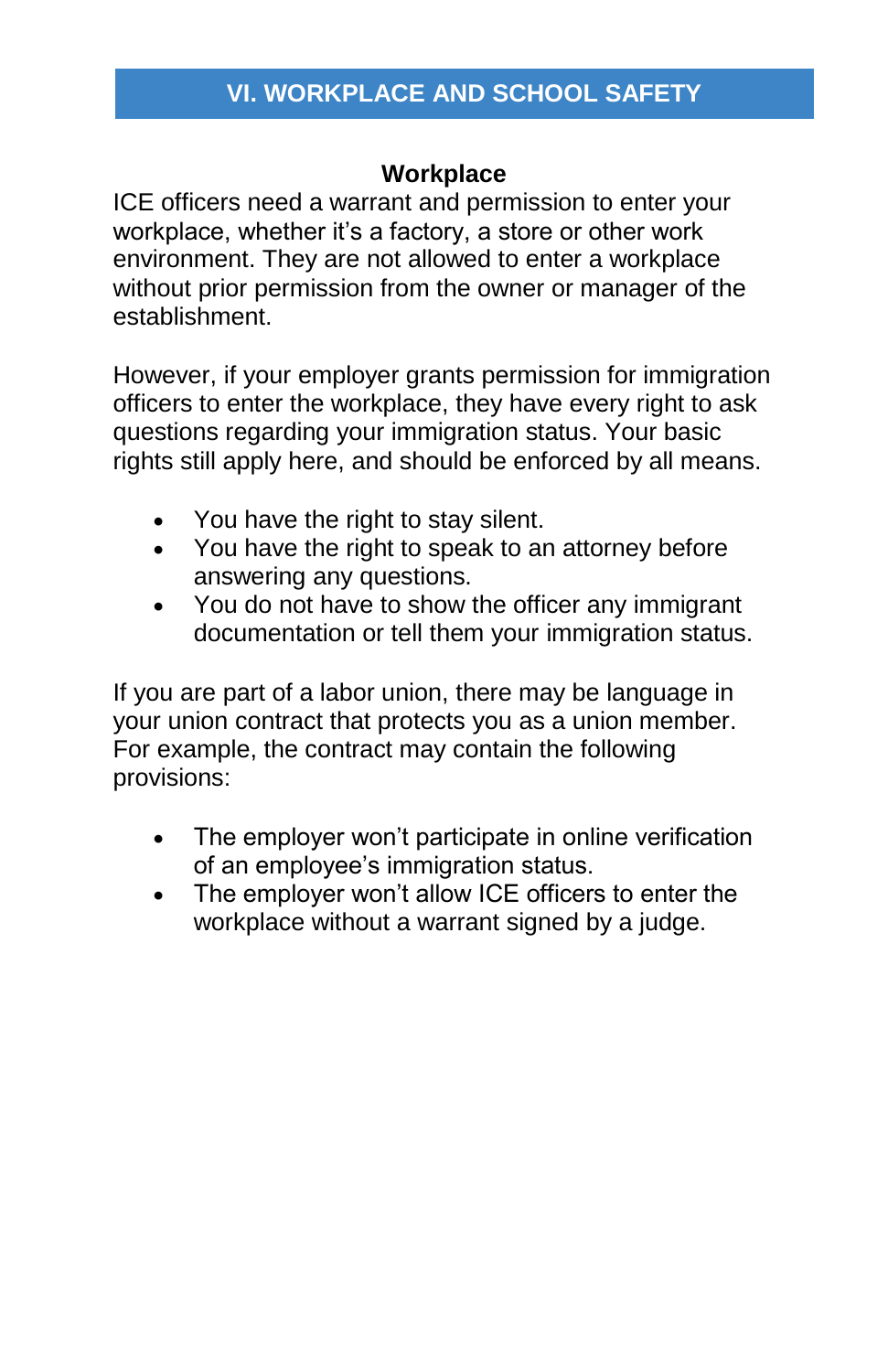**Los Angeles Police Department (LAPD)** On November 14, 2016, LAPD Police Chief Charlie Beck made a statement to the press and to the community, affirming that LAPD will not engage in law enforcement activities targeting individuals solely based on their immigration status. LAPD is going to continue enforcing Special Order 40.

 **Special Order 40:** This special order prohibits officers from initiating police action with the intention of discovering a person's immigration status.

#### **School Resources**

Schools are trusted institutions that can provide safe spaces for families to access resources and information. Schools can play a critical role in the wellbeing of immigrant families. Here are some things that schools can do to help the community:

 **Right to Education:** Students and families should be informed that every child in the U.S. has the right to public education regardless of race, religion, sex, economic standing, ethnic background or legal status.

#### **Encourage Families to Seek Information:**

Immigrant families are sometimes "mixed status," meaning that one or more people in the family may be U.S. citizens, hold a green card, or have other forms of legal status. If eligible, undocumented individuals within the family can benefit from forms of immigration relief. Families can get screened for possible forms of immigration relief to see if help is available to them. Our partners at **Asian Americans Advancing Justice- LA** provide **FREE** immigration relief screenings.

o When encouraging families to seek legal help, make sure to inform them of the possibility of immigration scam, or "notario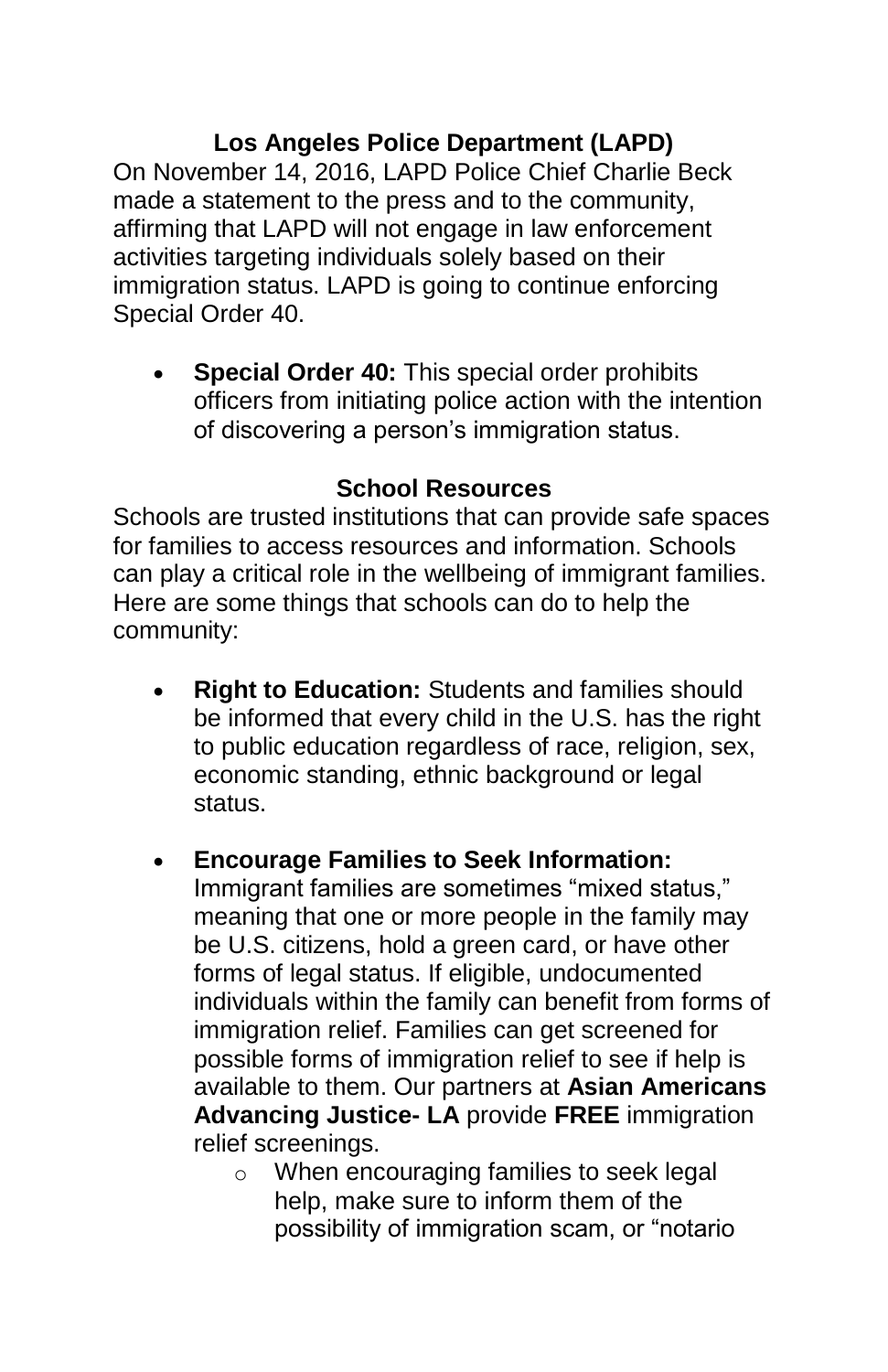fraud." As outlined in the following section, public notaries and other false attorneys tend to prey on the immigrant community for profit. Make sure to do your research beforehand.

- o Visit our **Step Forward LA** website at *http://stepforward.lacity.org/* for a calendar on upcoming workshops and trainings that are open to the public. Families are able to obtain more information and legal help from licensed representatives and attorneys at some of these clinics/workshops.
- **Host Community Events on Campus:** Our partners are ready to help you serve your campus community by hosting workshops and trainings on your campus. You may reach out to any of our partners, who are also part of the Ready California collaborative (*http://ready-california.org/*), for assistance in doing so. Make sure to open these workshops to **ALL**  families, regardless of immigration status.
- **Make resources available:** There are many resources available at your disposal to help inform the community. Our partners have published helpful flyers, brochures, cards, and other important documents for community distribution. Make sure to have these available on your campus for those seeking help. This toolkit was compiled with the purpose of being distributed to the community.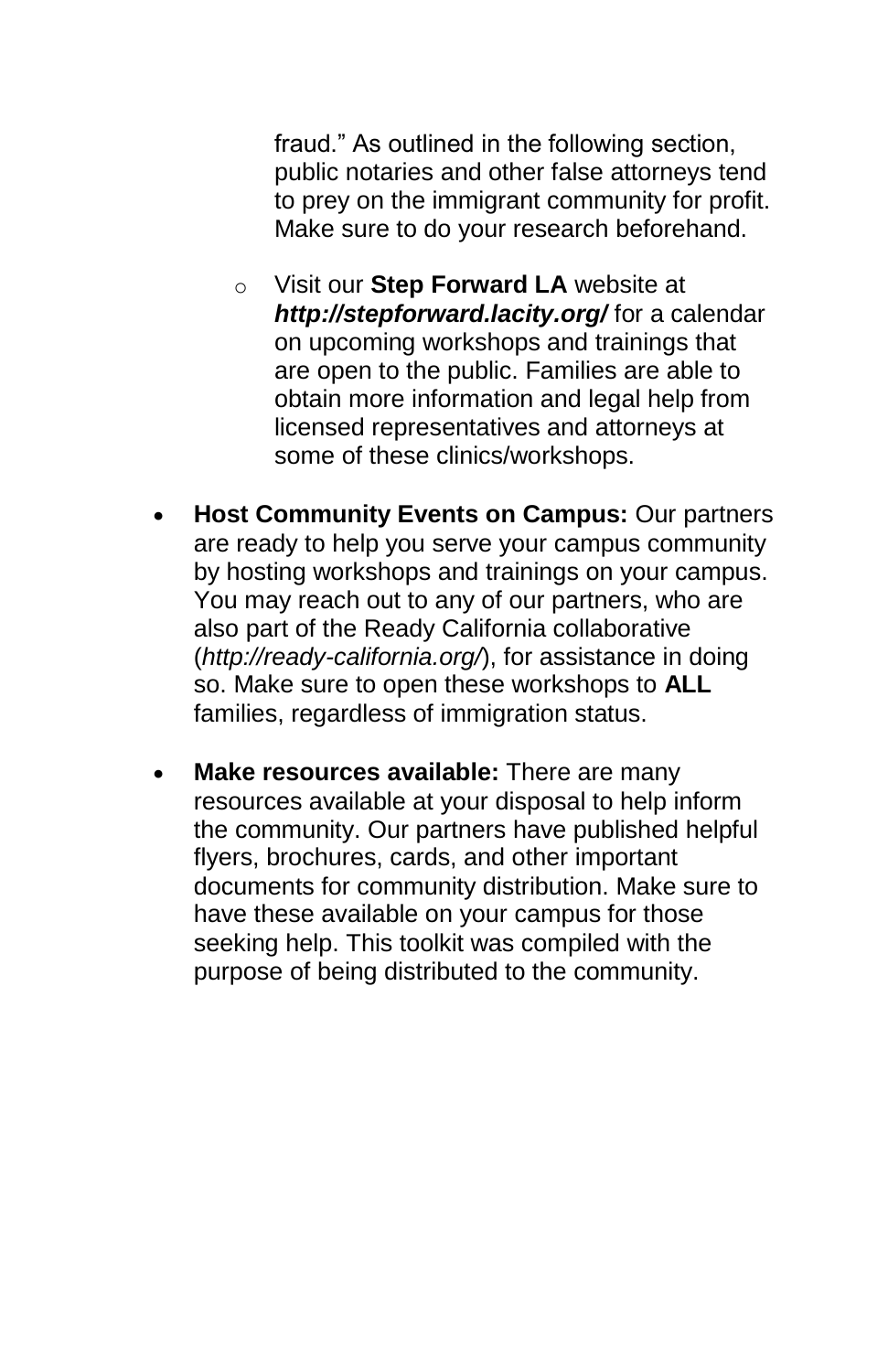**Los Angeles Unified School District (LAUSD)** LAUSD has established a hotline for students who have questions and concerns regarding immigration. As additional support, LAUSD has also opened six temporary extended support sites that offer information, emotional support and referrals to outside resources. The sites operate on weekdays from 8:00 AM to 4:30 PM.

**Hotline:** (866) 742-2273

## **Extended Support Sites:**

## **Local District Central – West Adams Preparatory High School**

1500 W. Washington Blvd., Los Angeles, CA 90007

## **Local District East**

Jardín de Niños, 3921 E. Selig Place, Los Angeles, CA 90031

## **Local District West**

11380 W. Graham Place, Los Angeles, CA 90064

## **Local District South**

1208 Magnolia Ave., Gardena, CA 90247

## **Local District Northwest**

6621 Balboa Blvd., Lake Balboa, CA 91406

## **Local District Northeast**

8401 Arleta Ave., Sun Valley, CA 91352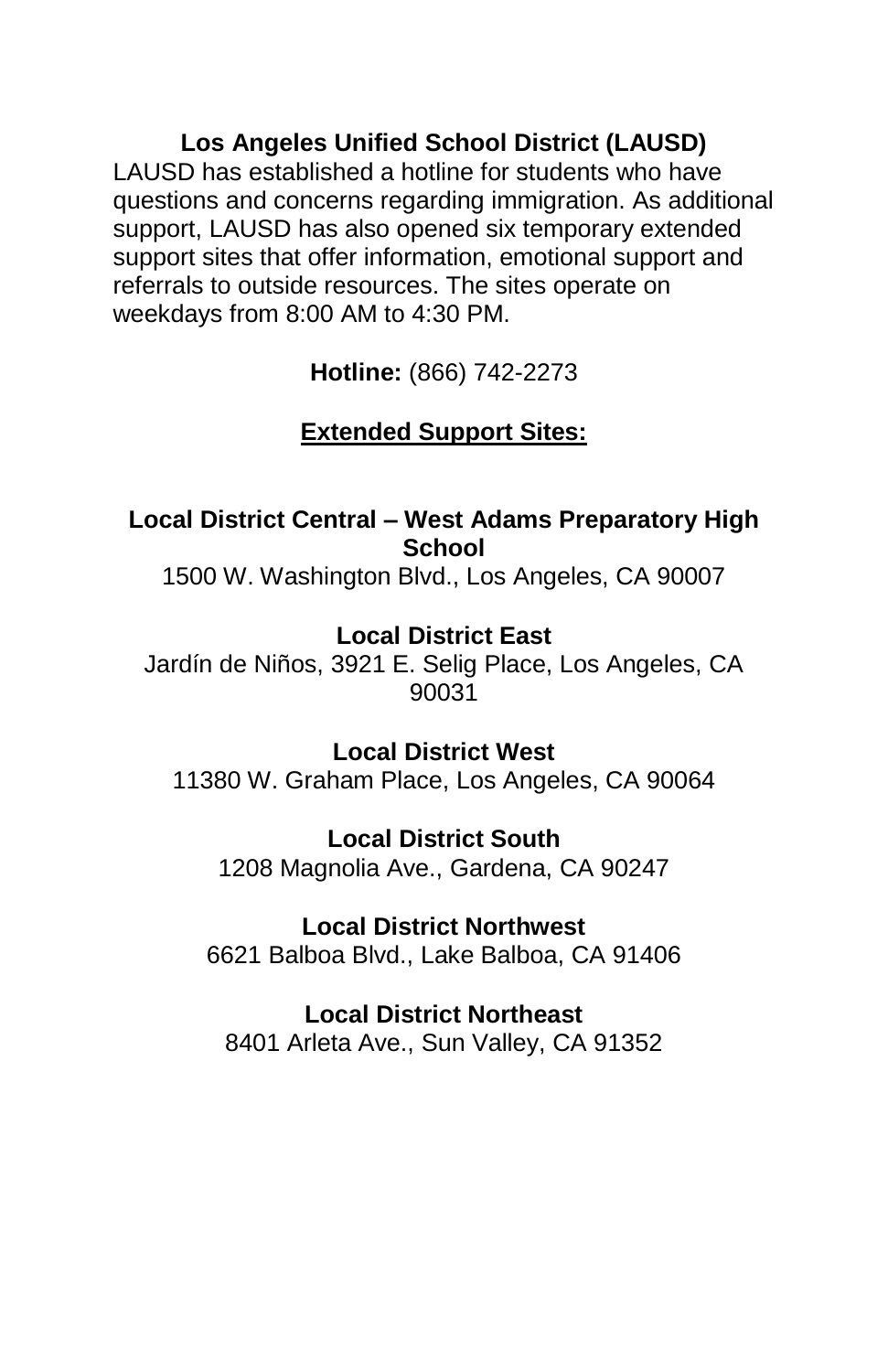## **VII. NOTARIO FRAUD**

## **What is Notario Fraud?**

Notario fraud refers to the victimization of members in the immigrant community because of false information given to them by individuals who claim they are qualified to give legal advice on immigration. Perpetrators claim to be attorneys, legal assistants, or lawyers. The immigrant community suffers because the individuals who claim to be legally certified often do not know how to follow the procedures required for certain immigration documents. This can lead to missed deadlines, false forms, and false claims on legal forms that can jeopardize the immigration status of an individual, potentially resulting in unnecessary deportation and criminal liabilities.

## **Examples of Notario Fraud**

On March 31, 2016, Los Angeles City Attorney Mike Feuer announced that his office filed charges against Hermandad Mexicana Transnacional, Inc. for the unlicensed practice of law, failing to comply with the Immigration Consultants Act, and for impacting the immigration status of several victims.

In February 2016, the Los Angeles County Department of Consumer and Business Affairs received a complaint from a client that paid \$2,500 to the Hermandad Mexicana for assistance in fixing her immigration status after her husband, a U.S. Navy veteran, passed away. The Hermandad Mexicana failed to notify the client of a pending interview with Immigration officials. They also failed in notifying the client of correspondence from officials notifying the victim to respond to the case or leave the country. The victim was denied her residency status and her social security benefits were canceled due to her unlawful status.

Also in February 2016, Hai Van Nguyen was charged with  $4<sup>th</sup>$ degree felony theft by deception for scamming Vietnamese immigrants out of their money. A Lakemore, Ohio business owner reported Nguyen for scamming him out of \$6,500.00.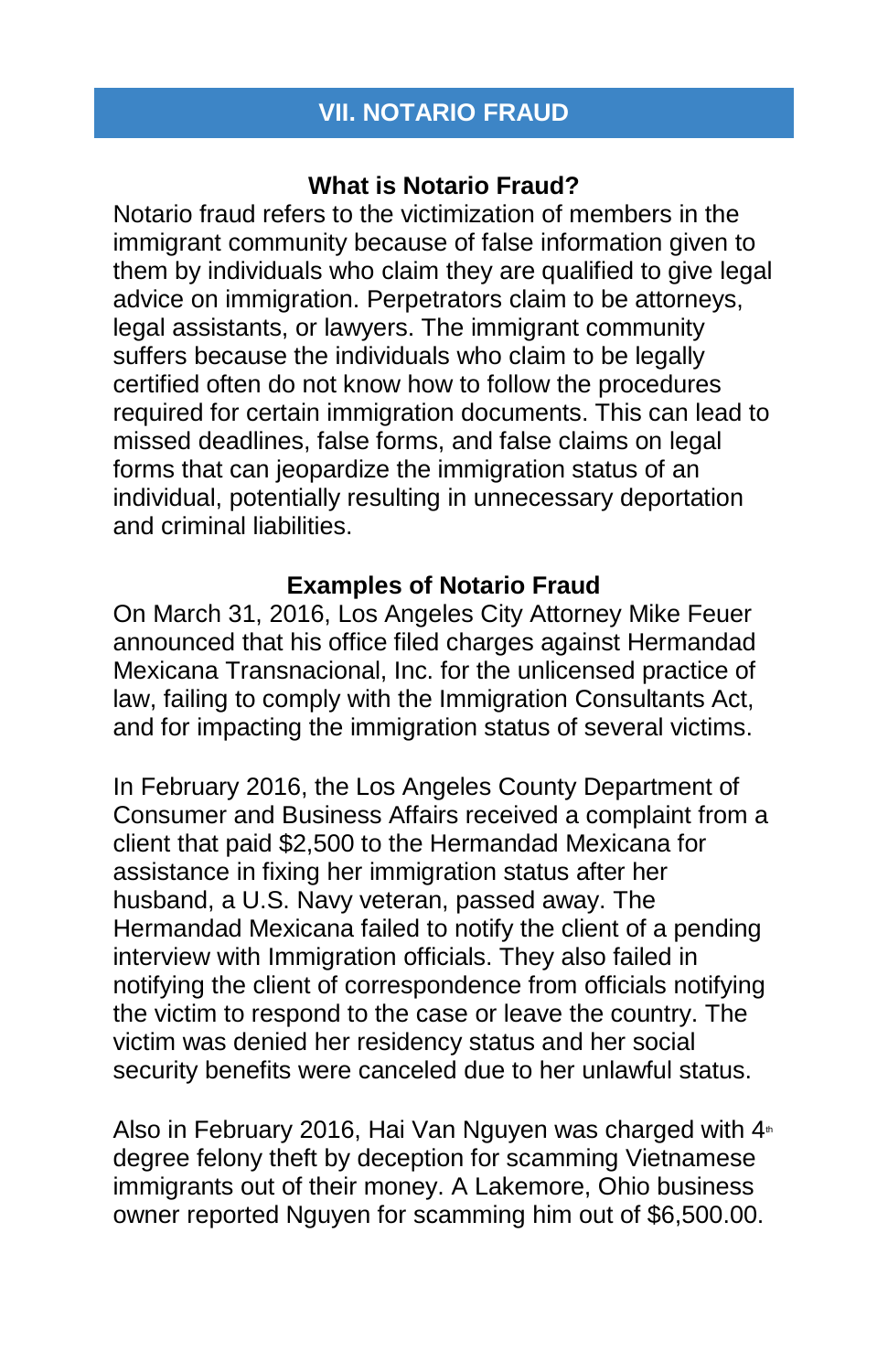Nguyen ran an immigration business through Facebook, where he promised Vietnamese immigrants sponsorship for a green card, work visas and U.S. citizenship. He promised immigrants that they would be entering legally through his company, "New Saigon Entertainment." Nguyen was accused of taking more than \$1,000,000 from those looking to bring their families to the U.S. legally. He charged his clients large amounts of money but didn't perform the services he advertised.

#### **How To Combat/Prevent Notario Fraud**

Before receiving help on immigration, make sure that the lawyer or law firm you're planning on going to is accredited and authorized by the Board of Immigration Appeals (BIA). Only licensed lawyers and BIA accredited individuals are legally able to assist you. You may see if the lawyer or representative is accredited or not by visiting your state bar or the BIA website, which has a list of accredited organizations. You should also check to see if the immigration lawyer you're planning on reaching out has previously been suspended or expelled from practicing law.

Contact the CA State Bar, an attorney general's office, or the Los Angeles County Department of Consumer and Business Affairs if you feel you have been harmed or have been a victim of a lawyer or organization to make sure they are disciplined and recognized for being known for notario fraud. This helps other individuals avoid receiving false information and misrepresentation.

Make sure you have written confirmation and a copy of everything you sign and talk about with your lawyer or representative. Written proof helps to back your claim in case the lawyer fails to inform and represent you. Accredited representatives are individuals who are accredited under the Board of Immigration Appeals to provide affordable immigration assistance to those in need of help with respect to citizenship and immigration law in general. They are qualified to represent their clients before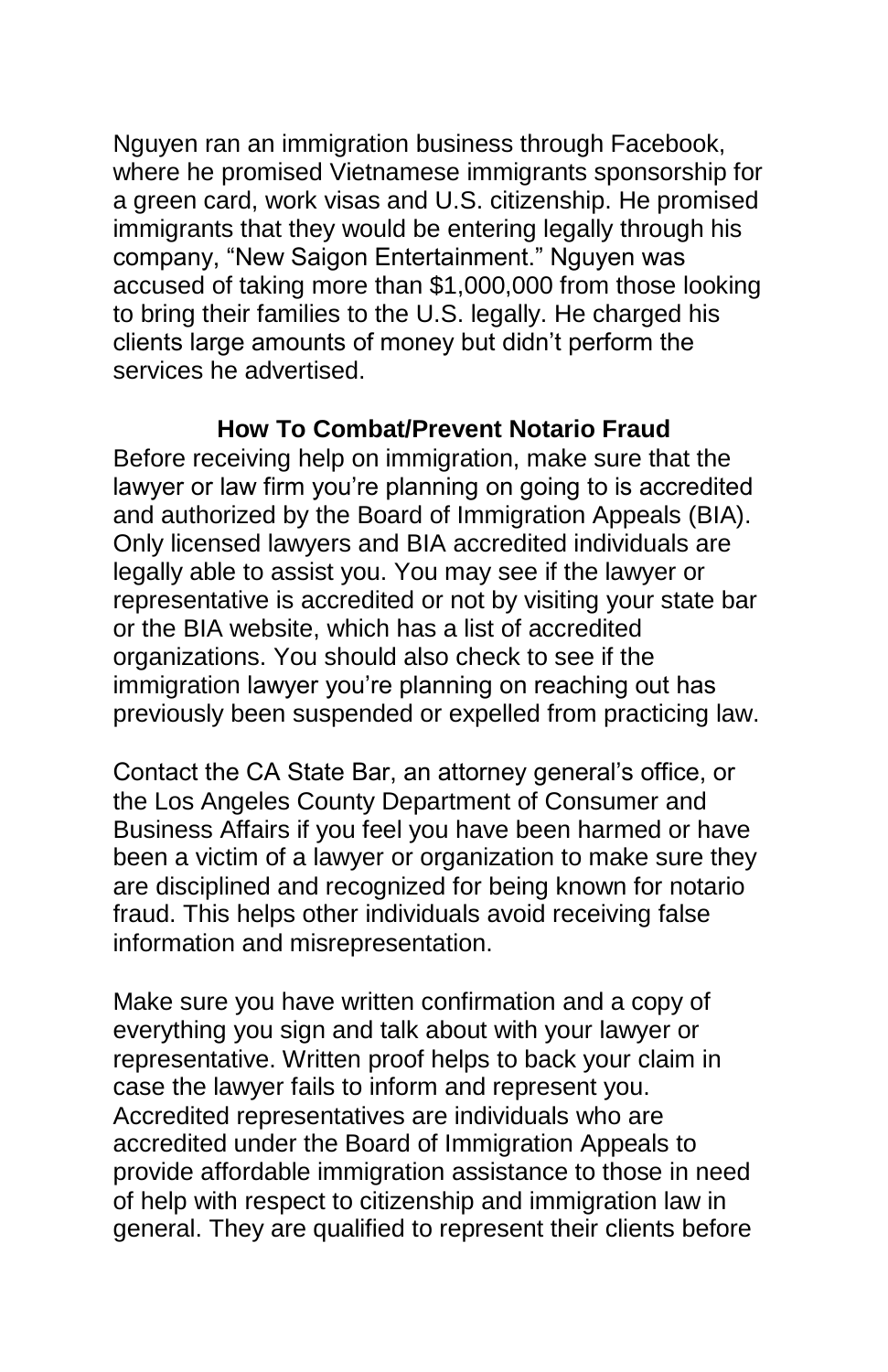the Board of Immigration Appeals just like an attorney would. They share the same client representation obligations with attorneys.

BIA-recognized agencies where accredited representatives work can only charge you the nominal fees established by governing regulations. You should avoid paying excessive amounts for services that representatives shouldn't be charging for or are charging too much for.

To prevent jeopardizing your legal status and/or benefits, make sure to reach out to a trusted, accredited attorney or organization.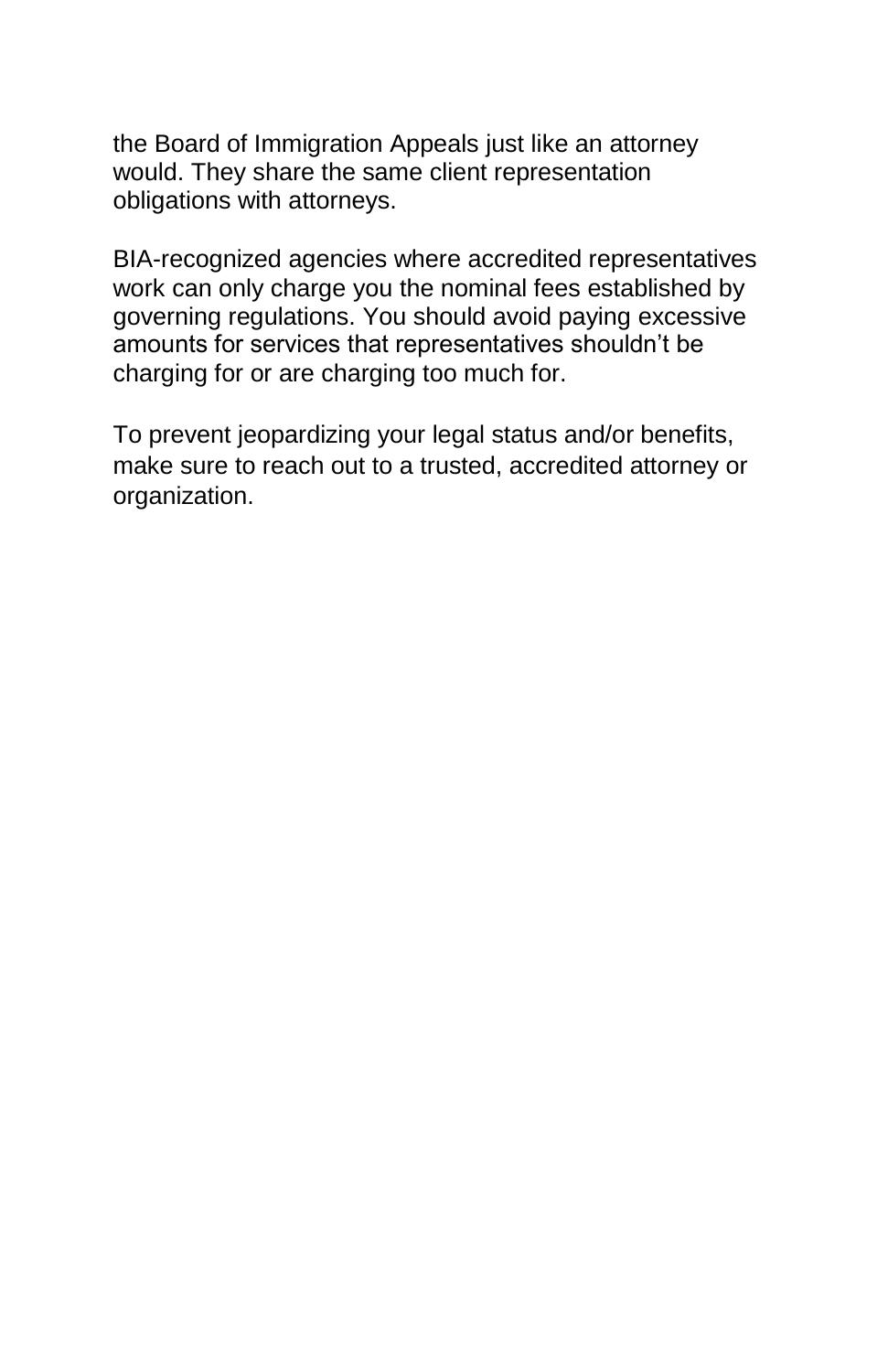## **VIII. VICTIMS OF DOMESTIC VIOLENCE**

## **Domestic Abuse Response Team (D.A.R.T.)**

The Domestic Abuse Response Team (D.A.R.T.) teams are multidisciplinary crisis response teams that pair traumainformed social service provider/domestic violence victim advocates with specially trained Los Angeles Police Department (LAPD) D.A.R.T. officers to respond to 911 emergency call incidents of domestic violence. Both the officers and the victim advocates are highly trained and have extensive knowledge on signs of intimate partner violence, sensitivity working with victims and their children, and other issues of domestic violence. All 21 divisions of the Los Angeles Police Department now have a D.A.R.T. program. For more information about D.A.R.T., call or visit your local police department.

With victim consent, each D.A.R.T. team directly connects victims of domestic violence to the network of service providers that are prepared to offer an array of confidential crisis intervention and prevention efforts for victims and their family members, including: responding to crisis calls; providing psycho-educational information on intimate partner violence; linking victims to available and appropriate emergency shelter services; reaching out to educate the communities; assisting survivors in developing safety plans or requesting a restraining order; counseling; transporting survivors and their families to safety; and other supportive services as needed, case-by-case.

The D.A.R.T. program provides free services to all domestic violence victims, regardless of race, ethnicity, religion, socioeconomic status, gender, sexual orientation, national origin, or immigration status.

If you are in immediate danger, call 911.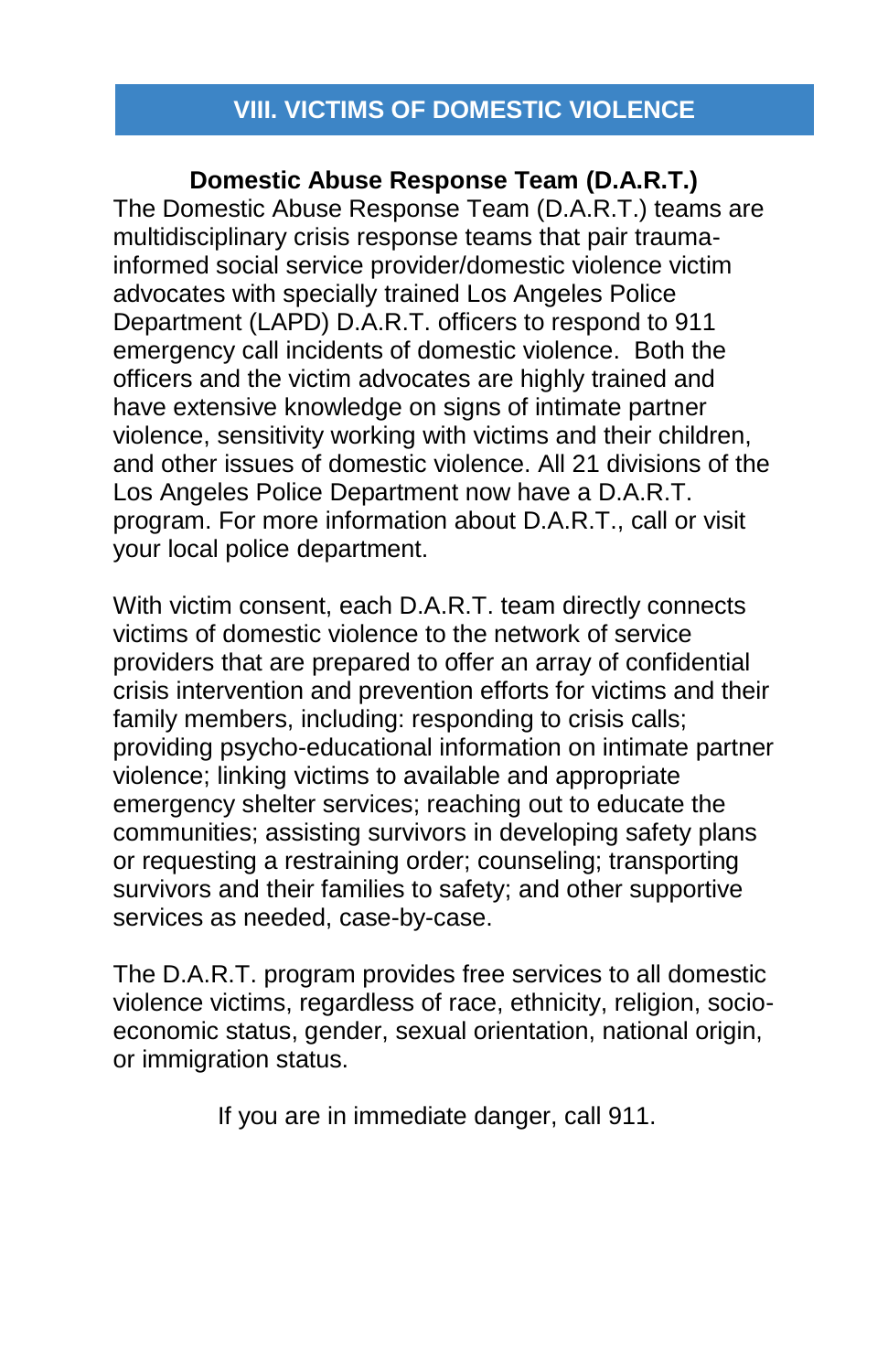For 24/7 immediate support or information on domestic violence, call the National Domestic Violence Hotline: 1-800- 799-7233 (Spanish Available) or chat online at *http://www.thehotline.org*

## **City Initiative: Sexual Assault Response Team (S.A.R.T.)**

The Sexual Assault Response Team (S.A.R.T.) program is a survivor-sensitive program designed as a multi-disciplinary approach to 911 emergency calls for reporting a crime specific to rape or sexual assault. S.A.R.T. consists of a specially trained nurse examiner who assists with evidentiary examination and medical support, a highly trained law enforcement officer who provides emergency assistance and conducts an investigation, and a counseloradvocate who accompanies the sexual assault survivor through hospital visits and is there to provide emotional support, resource referrals, and additional information to help the survivor in the aftermath of the sexual trauma.

The City of LA S.A.R.T. Partners/Rape Crisis Centers include: Center for the Pacific Asian Family, Peace Over Violence, and Strength United Family Justice Center— all of which are listed with victim service provider agency contact information below.

For a full list of all LA County local Rape Crisis Centers, please visit: *http://nodvla.org/what-is-domesticviolence/rape-sexual-assault/*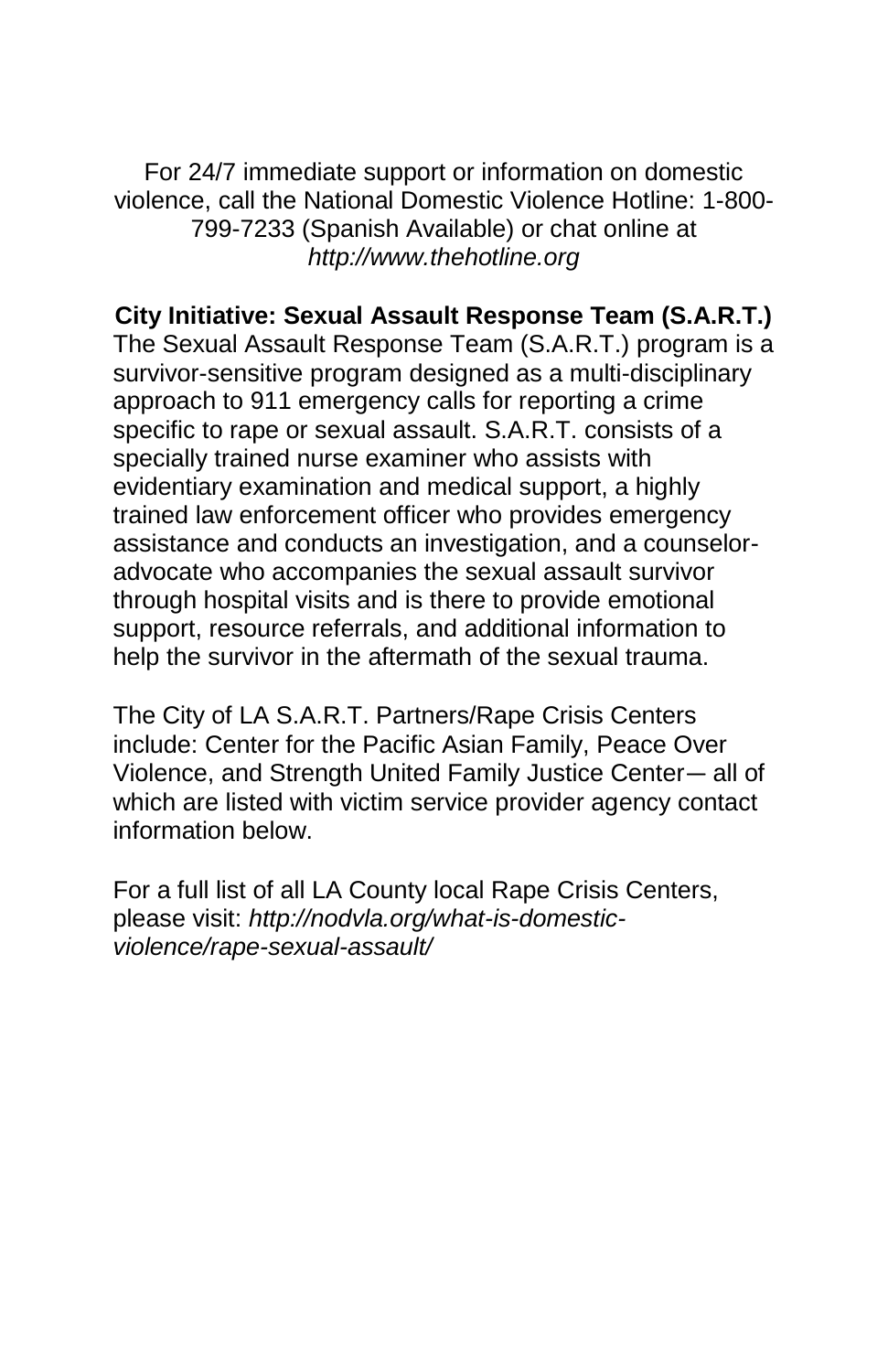## **City Partner Victim Service Provider Agencies**

#### **1736 Family Crisis Center**

Arlington Office: 2116 Arlington Ave. Suite 200 Los Angeles, CA 90018 (323) 737-3900 Torrance Office: 21707 Hawthorne Blvd. Suite 300 Torrance, CA 90503 (310) 543-9900 24/7 Hotlines: (213) 745-6434, (562) 488-7652, (310) 370- 5902, (310) 379-3620 *http://www.1736familycrisiscenter.org*

#### **Casa de la Familia (CDLF Counseling)**

3550 Wilshire Blvd. Suite 670 Los Angeles, CA 90010 (213) 384-7660 24/7 Hotline: (213) 413-7777 General Email: info@casadelafamilia.org

#### **Center for the Pacific Asian Family (CPAF)**

3424 Wilshire Blvd. Suite 1000 Los Angeles, CA 90010 (323) 653-4045 24/7 Hotline: 1-800-339-3940 General Email: contact@cpaf.info

#### **Children's Institute, Inc.**

2121 W. Temple Street Los Angeles, CA 90026 (213) 807-1981 General Email: help@childrensinstitute.org

#### **Domestic Abuse Center**

14402 Haynes St. Suite 204 Van Nuys, CA 91401 (818) 904-1700 General Email: dac999@sbcglobal.net

#### **Good Shepherd Shelter**

P.O. Box 19487 (323) 737-6111 ext. 227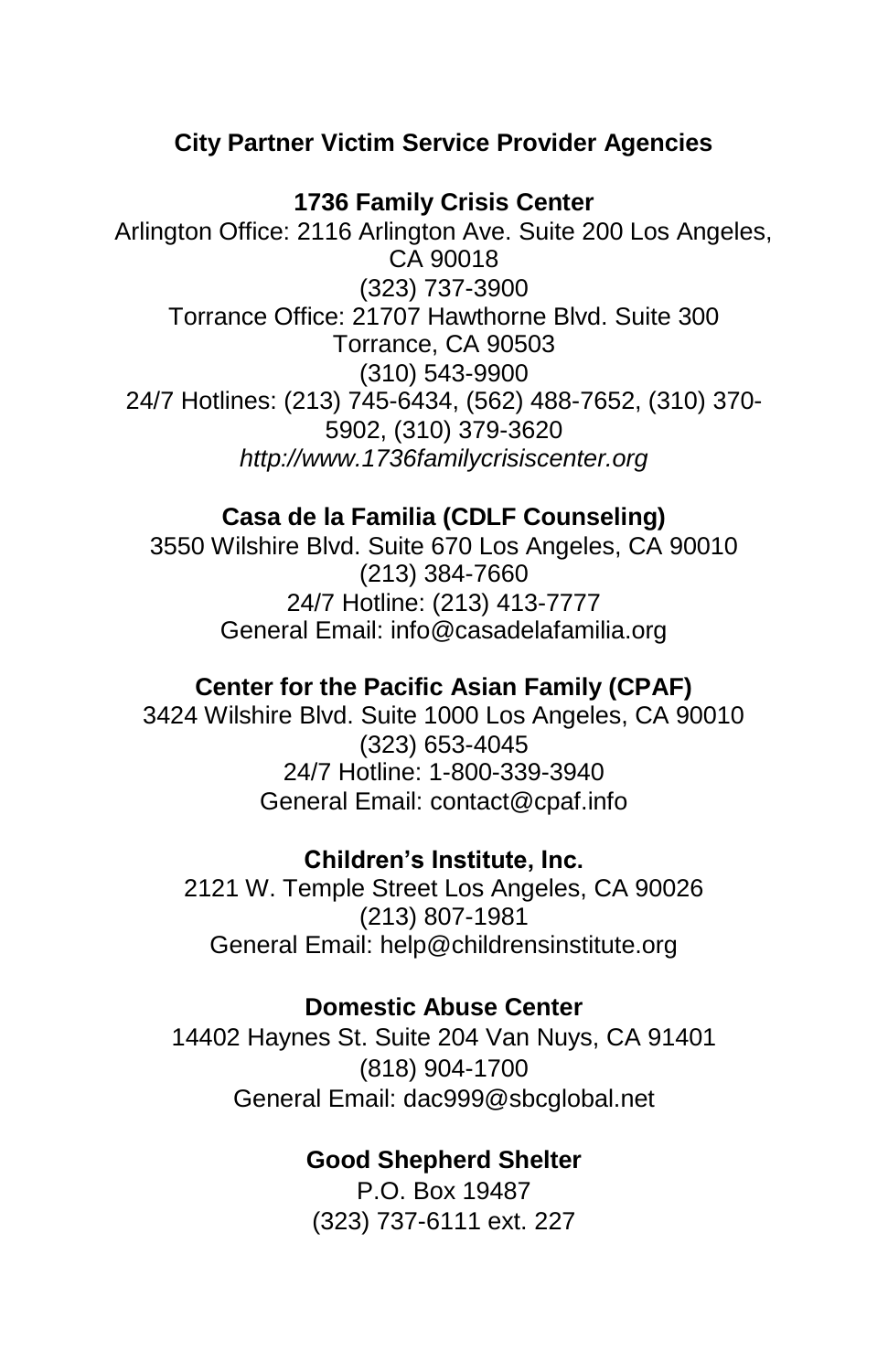## **Hate Crimes**

**American-Arab Anti-Discrimination Committee** (202) 244-2990

**Mexican American Legal Defense & Educational Fund (MALDEF)**

Los Angeles Office: (213) 629-2512 Headquarters: (202) 628-4074

#### **National Council of La Raza (NCLR)**

Los Angeles Office: (213) 489-3428 Headquarters: (202) 785-1670

**National Gay & Lesbian Task Force (NGLTF)** Hotline: (202) 332-6483

> **LA LGBT Center** Toll-Free Hotline: (800) 373-2227 Los Angeles Office: (323) 993-7673

#### **Anti-Defamation League (ADL)**

Los Angeles Office: (310) 446-8000

**Asian Americans Advancing Justice - Los Angeles** Los Angeles Office: (213) 977-7500

#### **Report a Raid**

**Coalition for Humane Immigrant Rights of Los Angeles** Hotline: 1-888-6CHIRLA Available weekdays from 9:00 AM - 5:00 PM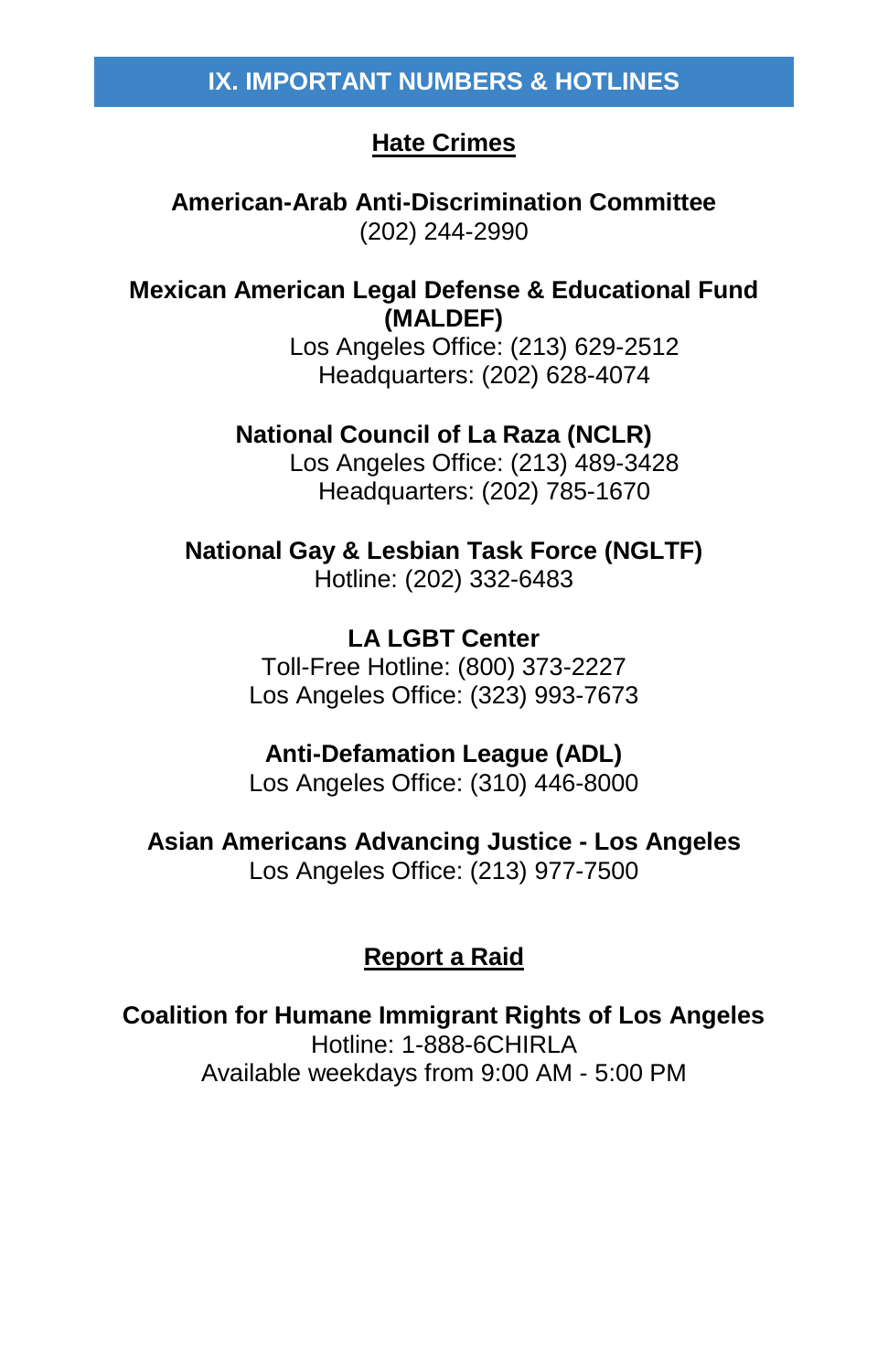## **Other Hotlines**

**National Suicide Prevention Lifeline***:* The National Suicide Prevention Lifeline is a free, confidential, 24/7 support for people in distress, as well as provides crisis resources and best practices for professionals. **Call 1-800-273-TALK (8255).** *http://www.suicidepreventionlifeline.org/*

**SAMHSA's National Helpline***:* SAMHSA's National Helpline is a free, confidential, 24/7, 365-day-a-year treatment referral and information service (in English and Spanish) for individuals and families facing mental and/or substance use disorders. **Call 1-800-662-HELP (4357).** *http://www.samhsa.gov/find-help/national-helpline*

**Veterans Crisis Line***:* Veterans Crisis Line connects Veterans in crisis and their families and friends with qualified, caring Department of Veterans Affairs responders. **Call 1-800-273-8255 and press 1, or text 838255.** *https://www.veteranscrisisline.net/*

## **Who can I contact if I've been a victim of Notario Fraud?**

## **LA County Department of Consumer and Business Affairs**

Toll Free Hotline: (800) 593-8222

#### **Federal Trade Commission**

Toll Free Hotline: 1-877-FTC-HELP

## **The State Bar of California**

Attorney Complaint Hotline: (800) 843-9053

## **U.S. Citizenship and Immigration Services**

Toll Free Hotline: (800) 375-5283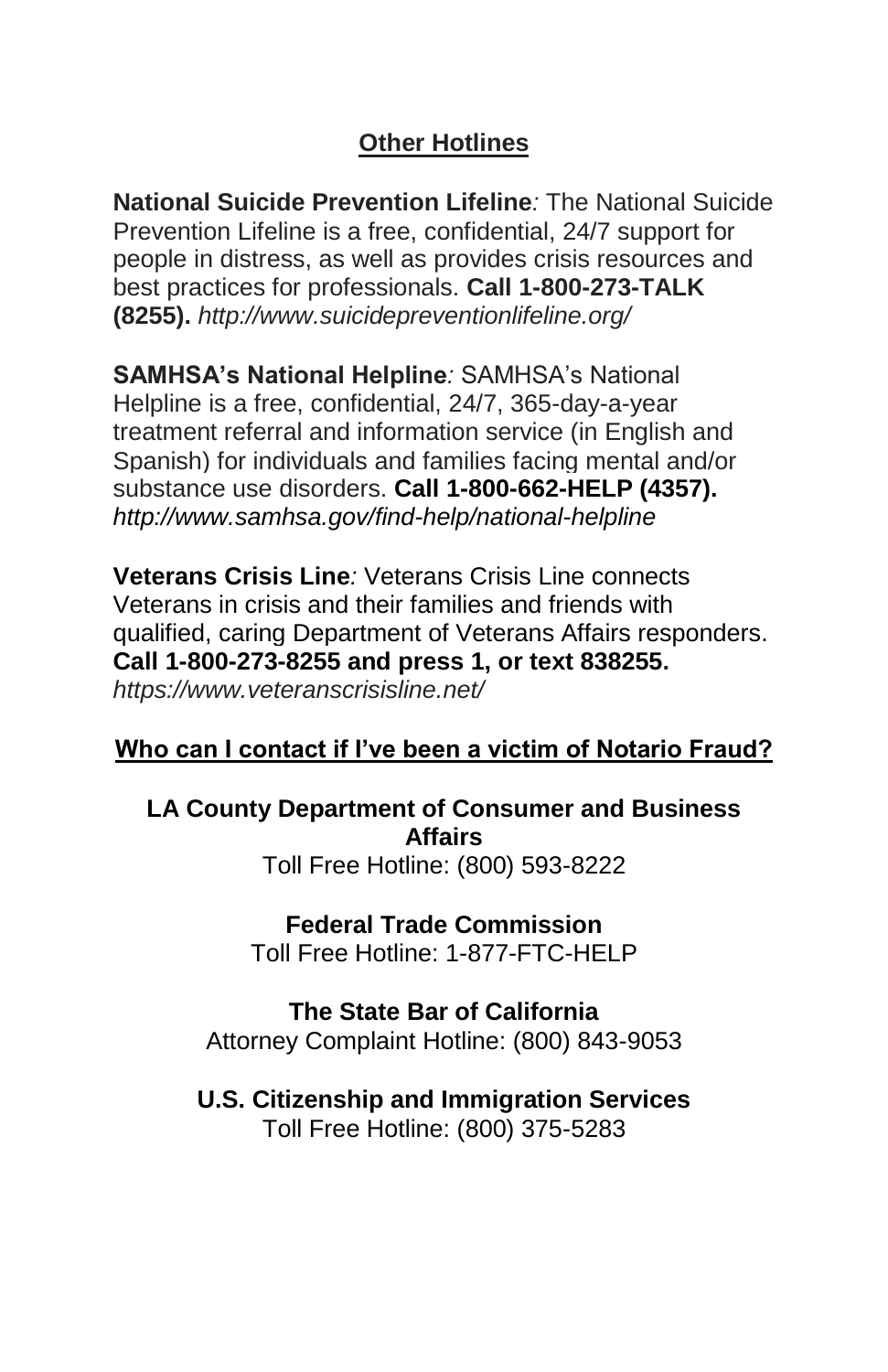## **OUR PARTNERS**

We would like to thank all of our partners for providing our city with important resources, services, and information during this time of uncertainty. Through continued collaboration, we will make sure that Los Angeles continues to be a city that welcomes immigrants and supports their integration into our communities.